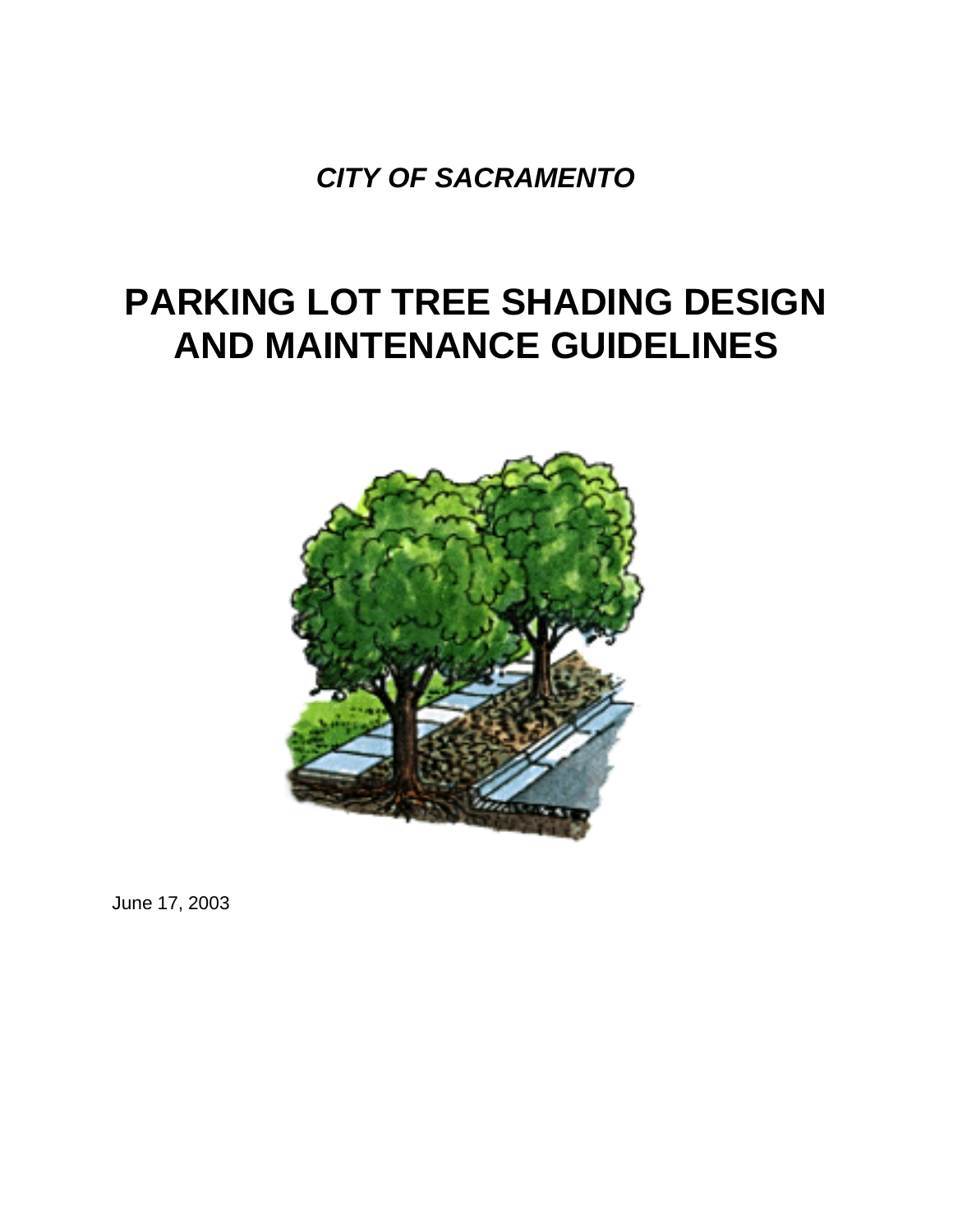# TABLE OF CONTENTS

| IV.         |           |  |  |  |  |  |  |
|-------------|-----------|--|--|--|--|--|--|
| $V_{\cdot}$ |           |  |  |  |  |  |  |
|             |           |  |  |  |  |  |  |
|             | <b>B.</b> |  |  |  |  |  |  |
|             | $C$ .     |  |  |  |  |  |  |
|             | D.        |  |  |  |  |  |  |
|             |           |  |  |  |  |  |  |

# **APPENDICES**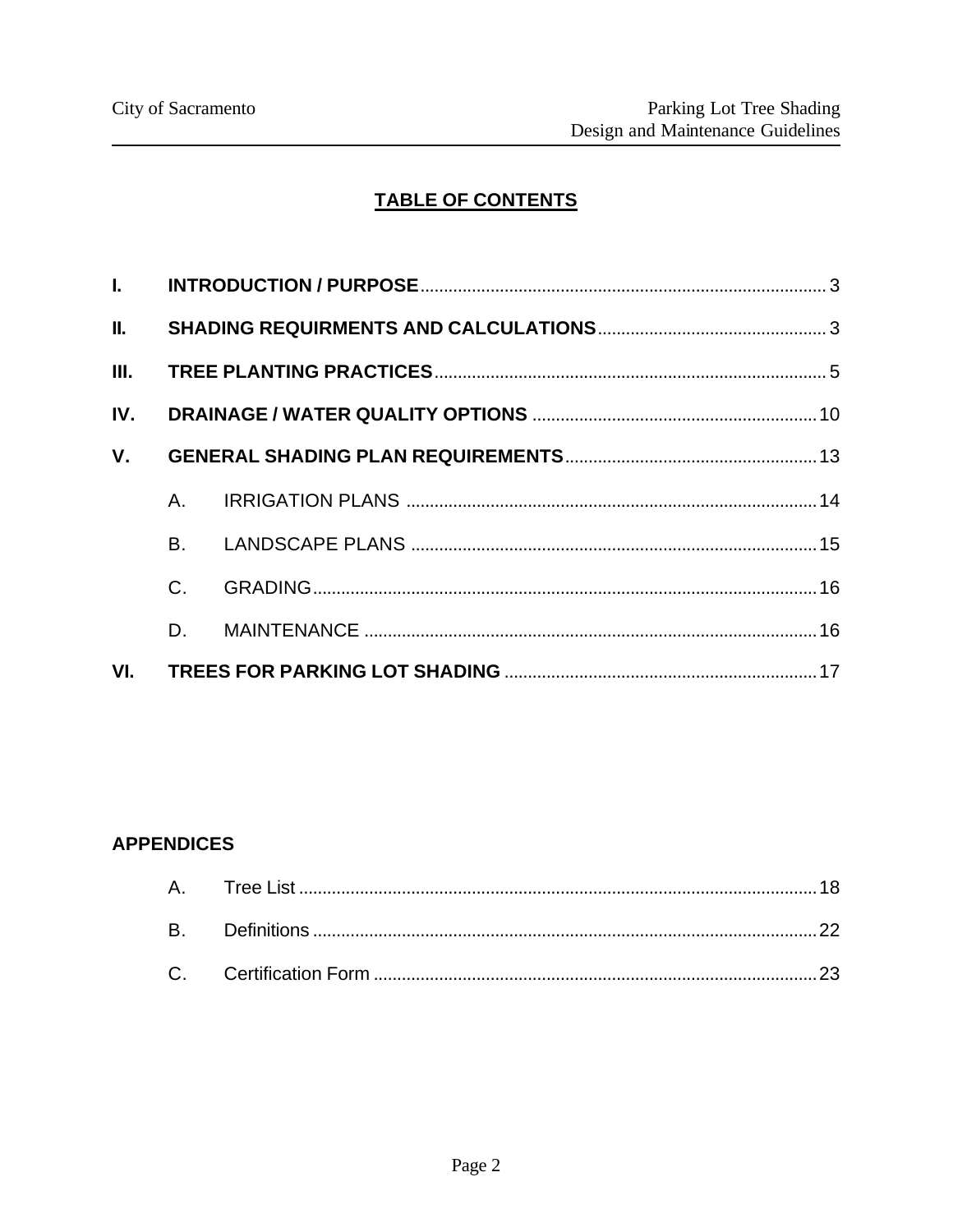# I. **INTRODUCTION / PURPOSE:**

This document provides standards and guidance for the planting, maintenance, protection, removal and replacement of trees planted pursuant to the parking lot tree shading regulations as defined in the City Code. The purpose of the Parking Lot Tree Shading Design and Maintenance Guidelines is to improve the effectiveness of the City's parking lot shading ordinance. The standards and recommendations in this documents will help to encourage achievement of the City's 50 percent shading requirement for a greater number of parking facilities.

# II. **SHADING REQUIRMENTS AND CALCULATIONS:**

The parking lot tree shading ordinance requires that all new parking lots include tree plantings designed to result in 50 percent shading of parking lot surface areas within 15 years.

The shading requirements calculations apply to all new impervious surfacing on which a vehicle can drive including:

- Parking stalls
- **All drives within the property line (regardless of length)**
- All maneuvering areas (regardless of depth)

*Exceptions* to the shading calculation include:

- **Single family and two family residential parking areas**
- Parking structures
- **Truck loading areas in front of overhead doors**
- Truck maneuvering and parking areas unconnected to and exclusive of any vehicle parking
- **Surfaced areas not to be used for vehicle parking, driving or maneuvering,** provided they are made inaccessible to vehicles by a barrier such as bollards, curb, or fencing
- Vehicle display, sales, service, and storage areas (parking facilities for these uses are subject to shading requirements)
- **Parking areas under covered stalls and in garages**

# **Shading Calculations:**

- 1. If a site has two or more unconnected parking areas, shade is calculated separately for each area. If they are connected by a pining drive, they are calculated as one lot.
- 2. The amount of shade provided by a given tree is determined by using the appropriate percentage and square footage of the tree crown as indicated on the approved shade tree list (see Appendix A). Shading credit is given in 25 percent increments based on the amount of the tree crown that shades the parking area (see Exhibit A).
- 3. Overlapping shade does not count twice.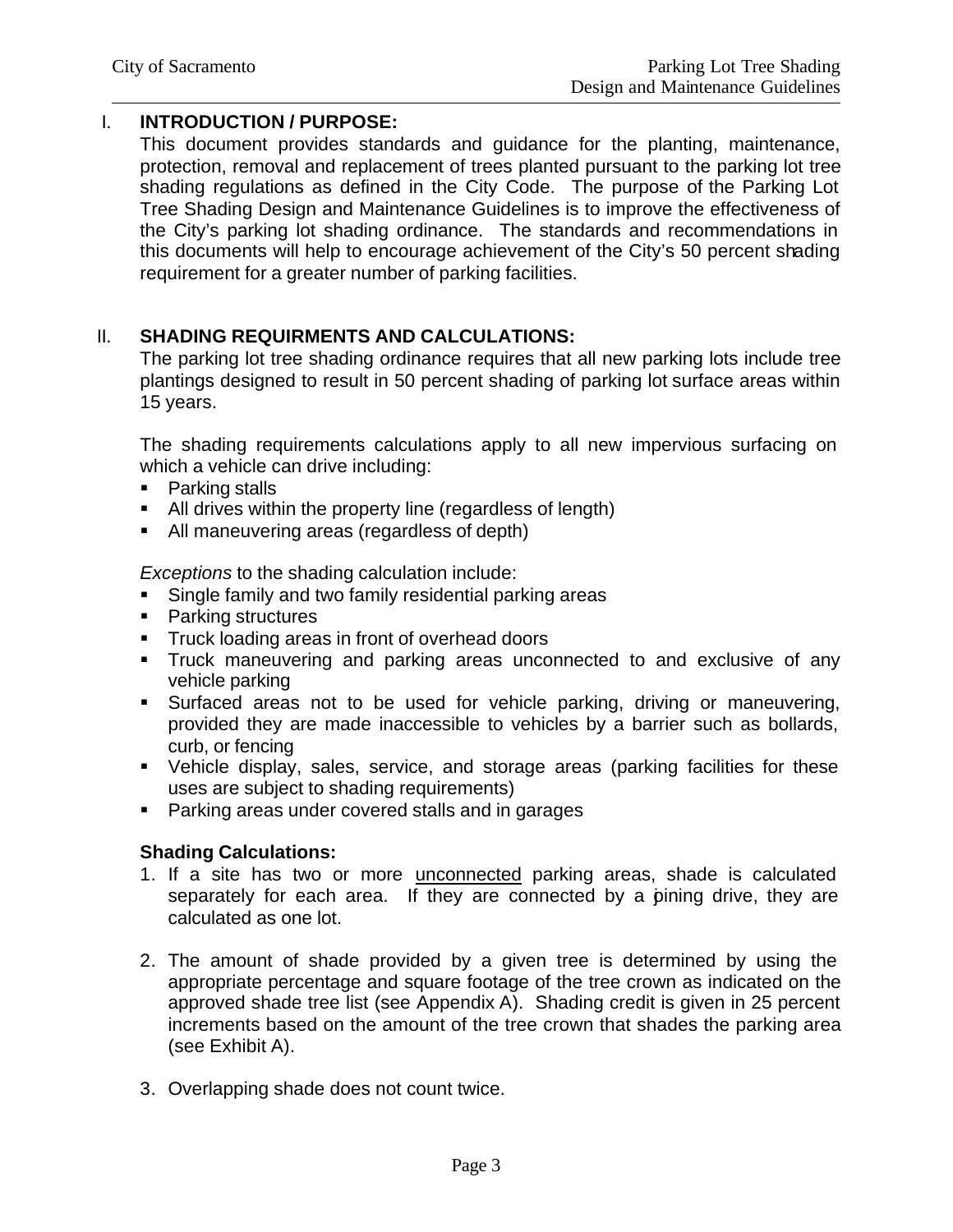- 4. Street trees and existing on-site trees that shade parking lots will be given credit.
- 5. Provide shade calculations and shade legend. The planting plan may be used as the shade plan provided all required information is listed and the trees are drawn to scale at the size indicated on the approved shade list (see Appendix A).

Shade calculations should indicate:

- 1. Tree Symbols
- 2. Tree Type
- 3. Tree Quantity
- 4. Surfaced Area (including carports, garages, etc.)
- 5. Shade Area Required
- *6.* Shade Area Proposed
- *7.* Shading Credit Accorded to Each Tree (F or 100%, TQ or 75%, H or 50%, Q or 25%)

#### **Sample Parking Lot Shade Calculation Table:**

| Symbol                                                                                                                                                                 | <b>Botanical Name/</b><br><b>Common Name</b> | <b>Quantity @ Full</b><br>Shade / Sq. Ft. | Quantity $@$ $\frac{3}{4}$<br>Shade / Sq. Ft. | Quantity $@ \frac{1}{2}$<br>Shade / Sq. Ft. | Quantity $@ \frac{1}{4}$<br>Shade / Sq. Ft. | Total (sq. ft.) |
|------------------------------------------------------------------------------------------------------------------------------------------------------------------------|----------------------------------------------|-------------------------------------------|-----------------------------------------------|---------------------------------------------|---------------------------------------------|-----------------|
| T1                                                                                                                                                                     | Laurus nobilis/<br>Sweet Bay                 | 1 @ 491                                   | 2 @ 368                                       | 5 @ 246                                     |                                             | 2457            |
| T <sub>2</sub>                                                                                                                                                         | Quercus agrifolia<br>Coast Live Oak          |                                           | 2 @ 722                                       | 2 @ 481                                     | 2 @ 240                                     | 2886            |
| T3                                                                                                                                                                     | Pinus Patula<br>Jelecote Pine                |                                           | 1@ 530                                        | 7 @ 354                                     |                                             | 3008            |
| <b>TOTAL TREE SHADE</b>                                                                                                                                                |                                              |                                           |                                               |                                             |                                             |                 |
|                                                                                                                                                                        |                                              |                                           |                                               |                                             |                                             |                 |
| Surfaced Area:                                                                                                                                                         |                                              | Parking Lot                               |                                               | 16240                                       | TOTAL<br><b>SURFACED</b>                    | 17740           |
|                                                                                                                                                                        |                                              | Covered Stalls (garages, carports, etc.)  |                                               | 1500                                        | $AREA =$                                    |                 |
| SHADE AREA REQUIRED =                                                                                                                                                  |                                              |                                           |                                               |                                             |                                             | 8870            |
| If applicable, TOTAL AUXILIARY SHADE* =                                                                                                                                |                                              |                                           |                                               |                                             |                                             | 1450            |
| TOTAL SHADE PROVIDED =                                                                                                                                                 |                                              |                                           |                                               |                                             |                                             | 9801            |
|                                                                                                                                                                        |                                              |                                           |                                               |                                             |                                             |                 |
| PERCENT SHADE $=$<br>$*$ ) OTE . Another selected to the test department one constance of steller (semi-steller selected)<br>$-1$ $-1$ and the test-test consequent of |                                              |                                           |                                               |                                             |                                             |                 |

\*NOTE: *Auxiliary shade is the total parking area under covered stalls (carports, garages, etc.), not the total covered area.*

This method allows easy follow-up and coordination when a discrepancy is found in the plan check process.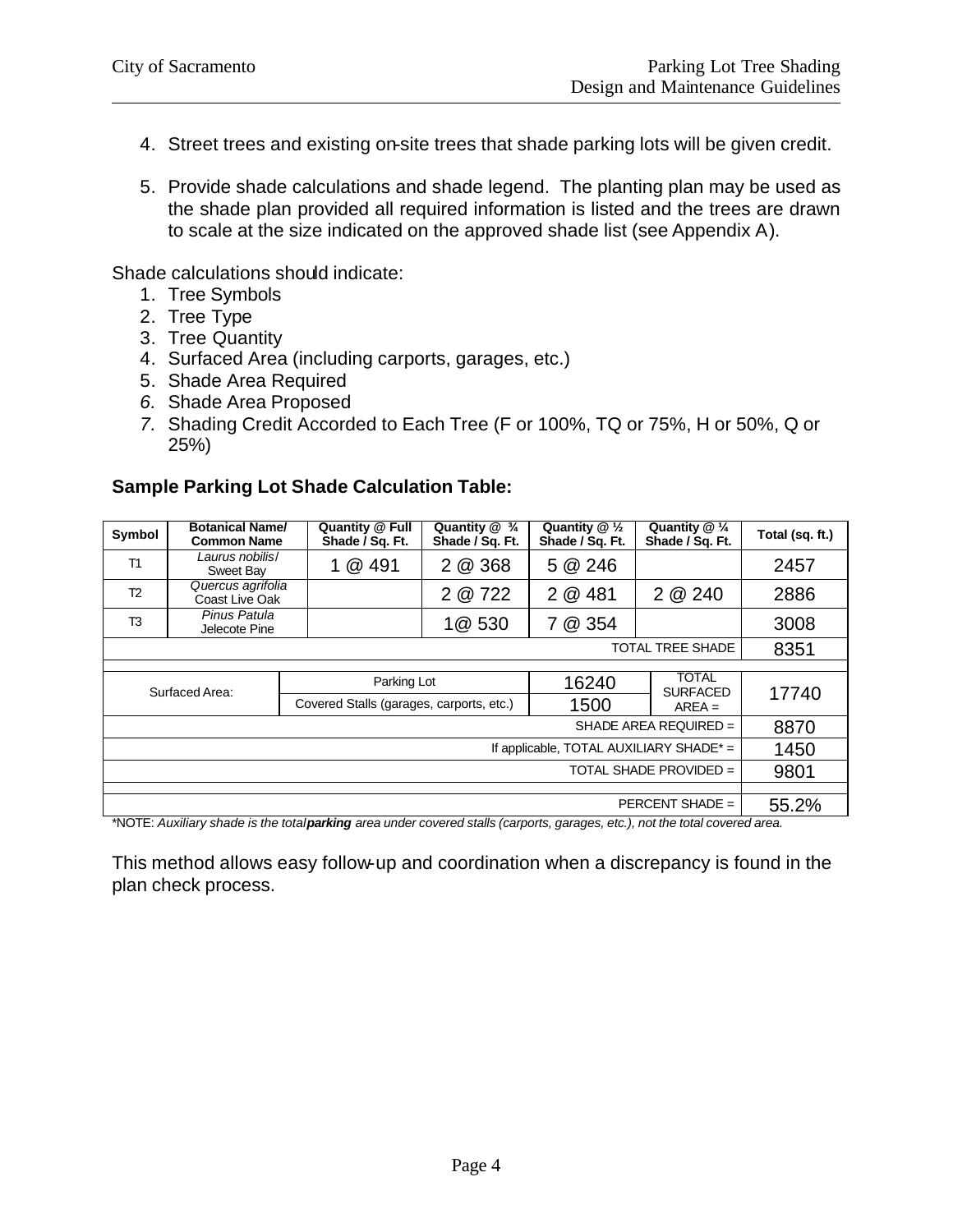## III. **TREE PLANTING PRACTICES:**

Proper planting practices are essential in achieving the best growth of a tree and shall be utilized in the development of each new parking lot. These practices include, but are not limited to, the following measures:

- 1. Inside dimensions of tree wells should be a minimum of 6 feet by 6 feet (see Exhibit B). Irregular tree well design may be allowed if a minimum of 36 square feet of surface area is provided and adequate rootable soil volume (minimum 85 cubic feet) is incorporated into the tree well planting. Smaller dimensions may be considered subject to the approval of the City Landscape Architect.
- 2. Trees should be planted at a distance of one half the required planter size behind a curb. Where a walk falls adjacent to a curb, any 35' crown diameter tree within 10' of the curb face receives 50 percent shade credit. The tree should be planted at a distance of one half the required planter size behind a walk for this credit to apply.
- 3. Two feet of vehicle overhang into a planter area is allowed, provided the planter is the correct minimum width of six feet (see Exhibit B). Vehicle overhang is not allowed into required setback areas.
- 4. Provide a mix of tree types (species or cultivars) if more than ten trees are required.
	- If 20 to 40 trees are required, no more than 50 percent of the trees may be of the same type.
	- **If more than 40 trees are required, then no more than 25 percent of the trees** may be of the same type.
- 5. The City encourages 20 percent of the tree selection for a site to be oak or other native tree species.
- 6. Parking lot lighting should not conflict with required shade tree locations or growth. Light standards no greater than 16 feet in height are strongly encouraged. Buildings located close to streets will reduce potential conflicts between trees and free-standing signs.
- 7. Trees should be planted and soil volume should be amended as described below and shown in Exhibit C.
	- Tree wells should be excavated to a depth of 3 feet or greater before being backfilled.
	- Root barriers, where provided, should be of a material specifically designed for containing tree roots.
	- **IFF** Irrigation in tree wells shall be adapted for deep watering.
	- **Backfill in planting pit shall be 75 percent native soil and 25 percent soil** amendment.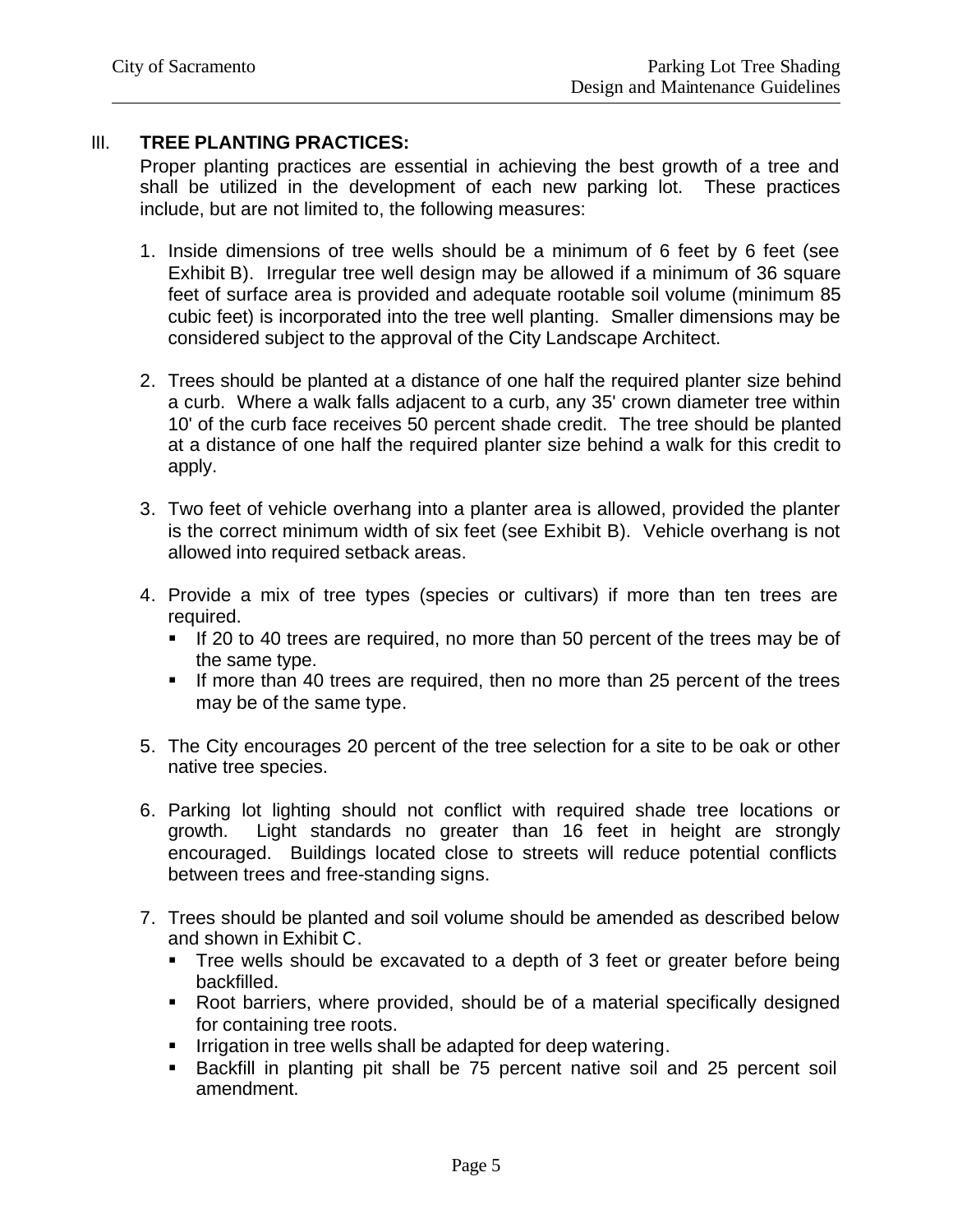- **Fertilizer tabs should be of slow-release design lasting for a minimum of 10** months.
- **Entire planters, including backfill, shall be free of aggregate base (or other** materials or construction debris detrimental to optimal plant growth).
- Tree stakes shall be two inches below the lowest scaffold branch and be made of rot resistant material.
- **Trees should be tied loosely in a figure-8 pattern at the lowest point required** to keep the tree in an upright position. Trees with trunks too weak to stand alone may be tied at two positions. If a single stake is used, it should be on the side of prevailing winds. If two stakes are used, they should be parallel to prevailing winds.
- Tree wells and continuous planting islands may include root barriers (24 inches deep) to prevent potential root damage to parking lot surfaces.
- 8. Continuous planting islands are encouraged to allow for multiple tree plantings and increased rootable soil volume. These islands might also be designed to incorporate surface water runoff treatment measures such as bio-swales (see Exhibits D and E).
- 9. The use of structural soil mixes is encouraged to promote root growth, especially where irregular tree wells are proposed, or extra shading credit is desired.
- **Note:** *The use of structural soil mixes is encouraged as they will increase the rootable soil volume as well as reduce the potential for root invasion into parking lot paving*.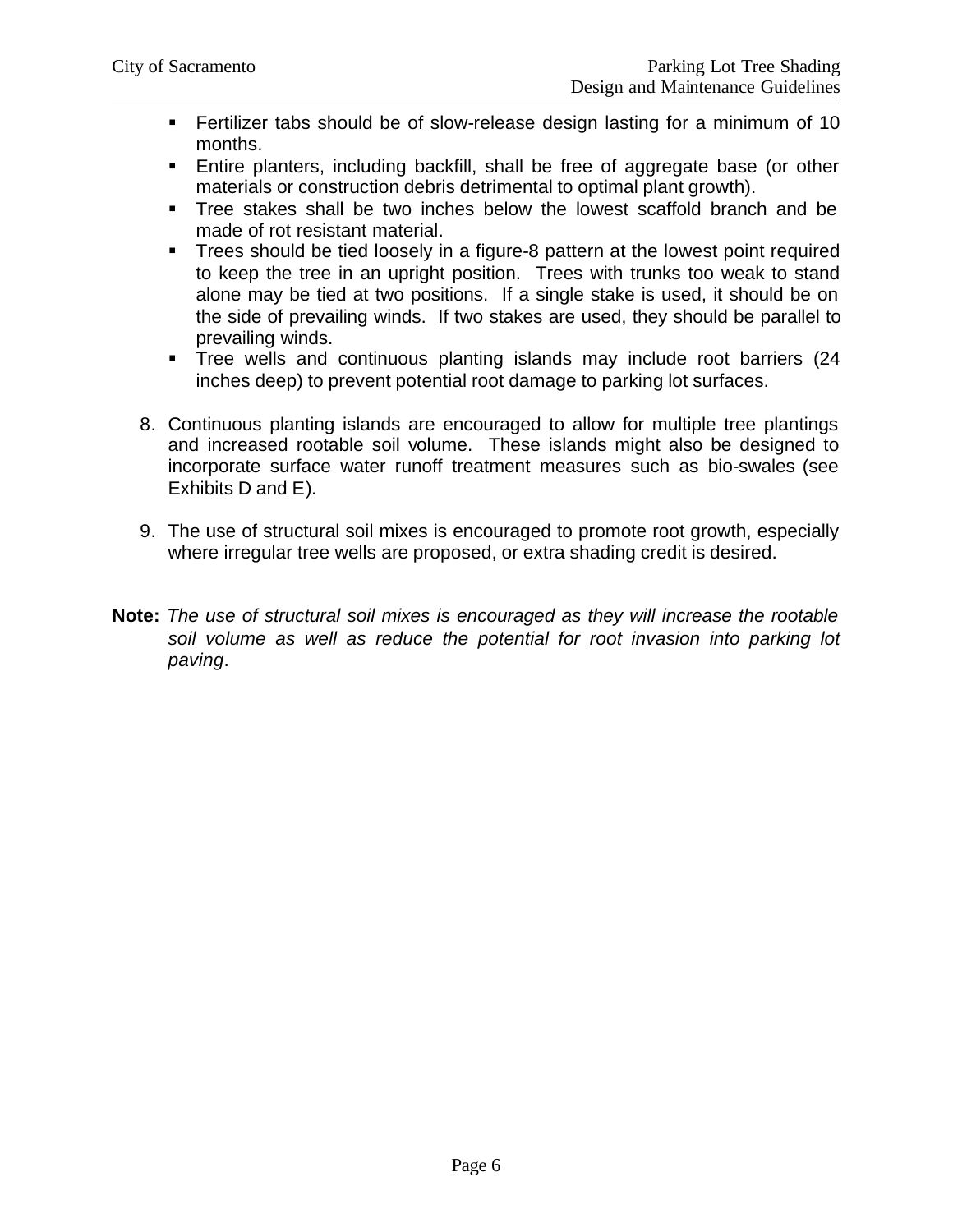# **EXHIBIT A**

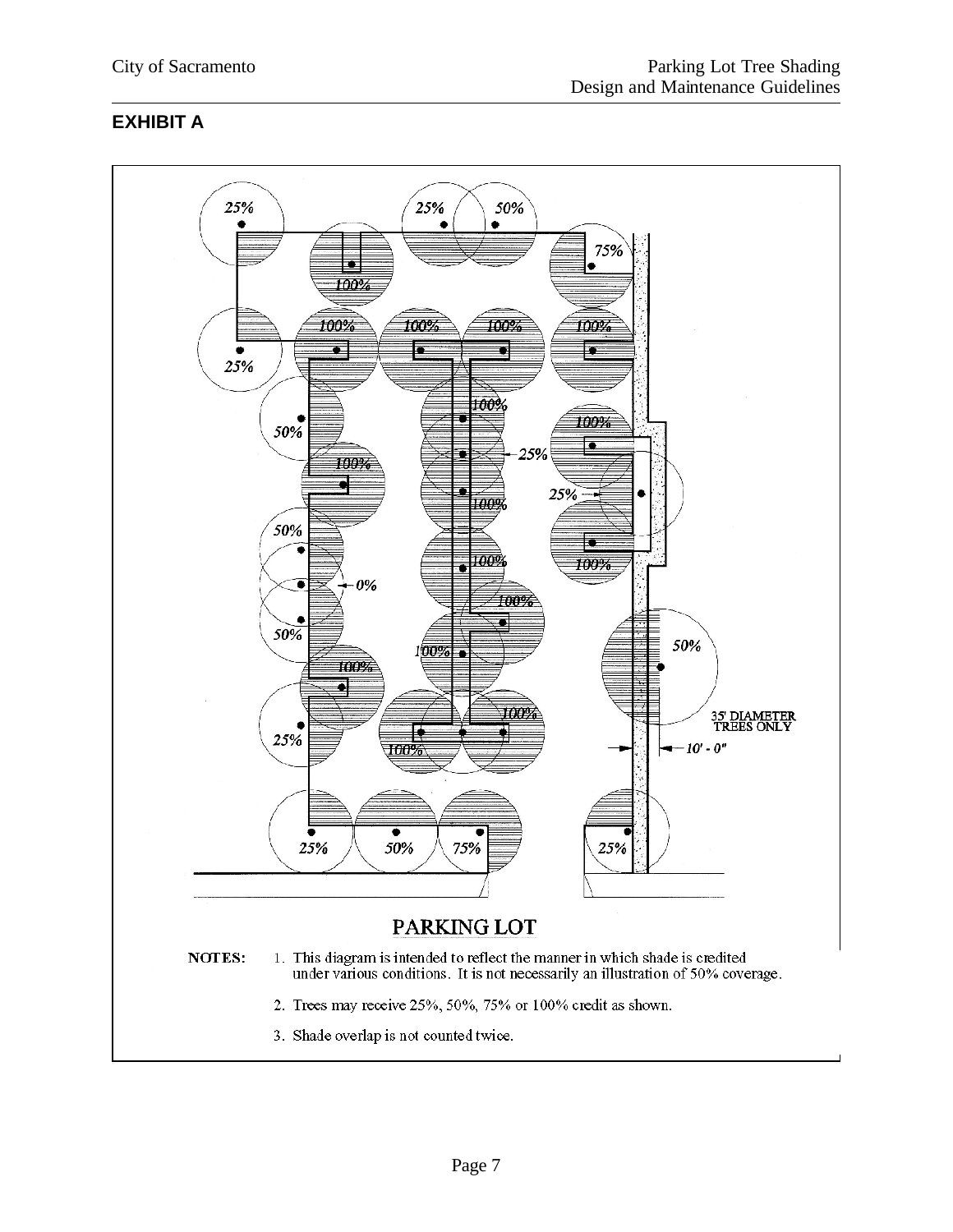## **EXHIBIT B**

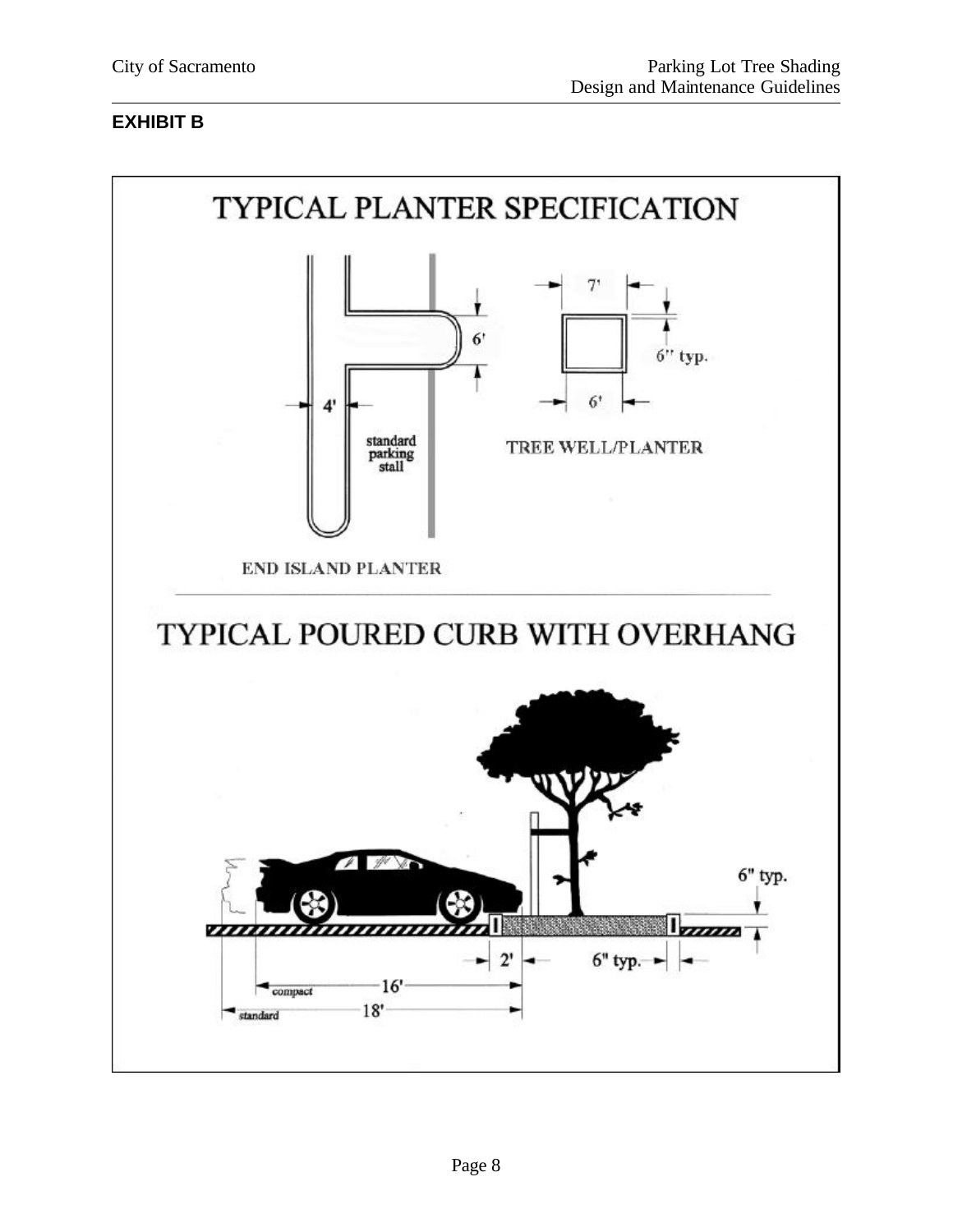# **EXHIBIT C**

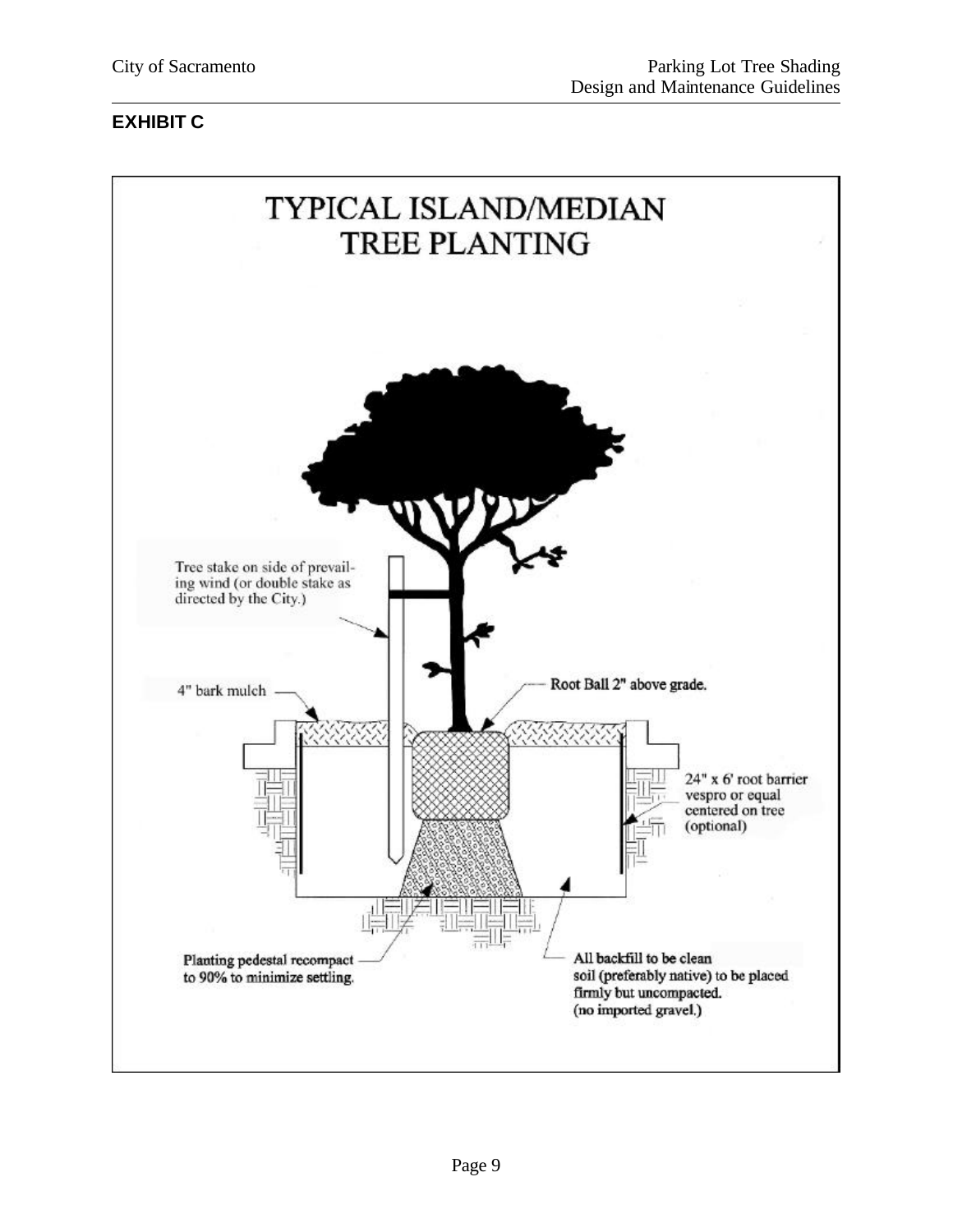# IV. **DRAINAGE / WATER QUALITY OPTIONS:**

With early planning and design it is possible for areas required for tree planting to also be used to satisfy the City's requirement to provide on-site treatment of stormwater. In accordance with the Federal Water Pollution Control Act, the City is required to implement a Comprehensive Stormwater Management Program in order to reduce pollutants in urban runoff to the maximum extent practicable.

Parking lots which are part of new developments with one (1) acre or more of impervious area are generally required to provide treatment control measures that capture and treat stormwater runoff through settling, filtration, and/or biodegradation. The treated runoff is then released to the storm drain system or percolated into the ground.

Integrating treatment control measures within areas used for tree shading may significantly reduce land requirements and costs. The following figures (Exhibit D and Exhibit E) describe criteria for vegetated swales and filter strips which can be integrated effectively with tree shading. The Department of Utilities' Stormwater Management Program should be referred to for specific design criteria. Contact the Department of Utilities for plan approval requirements related to stormwater treatment control measures.

Trees planted within stormwater runoff areas should only be species adapted to heavy to moderate irrigation, such as riparian species.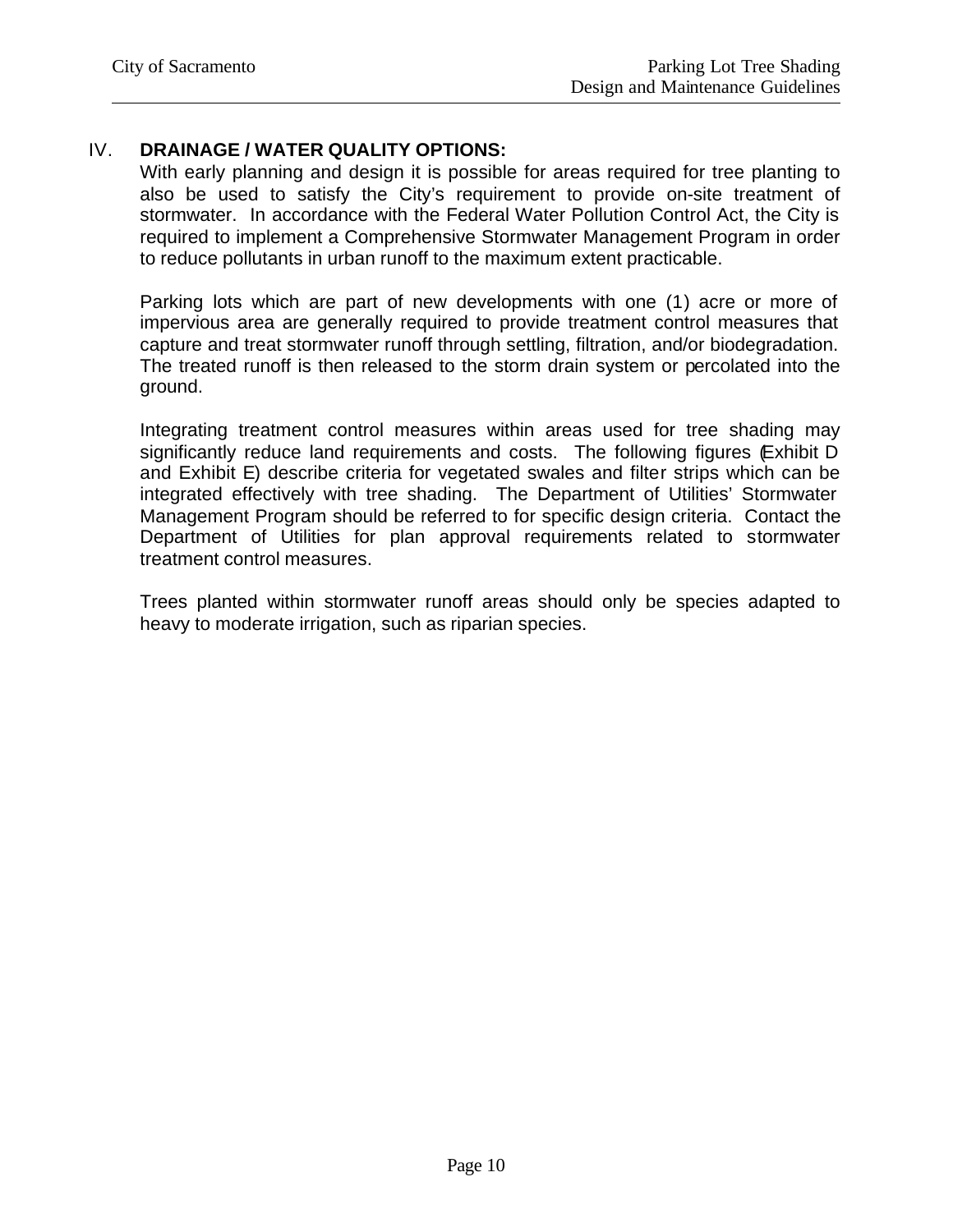#### **EXHIBIT D**

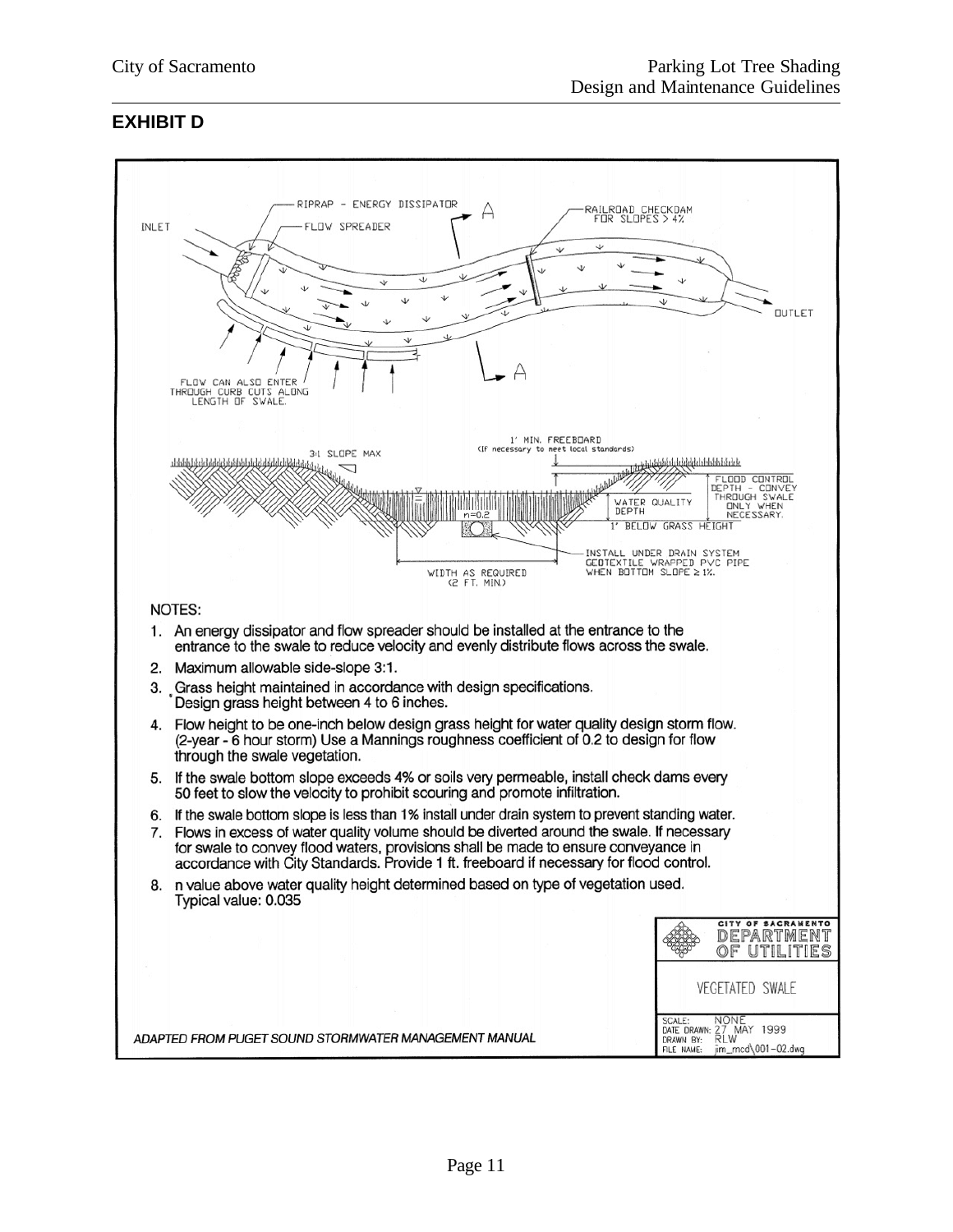## **EXHIBIT E**

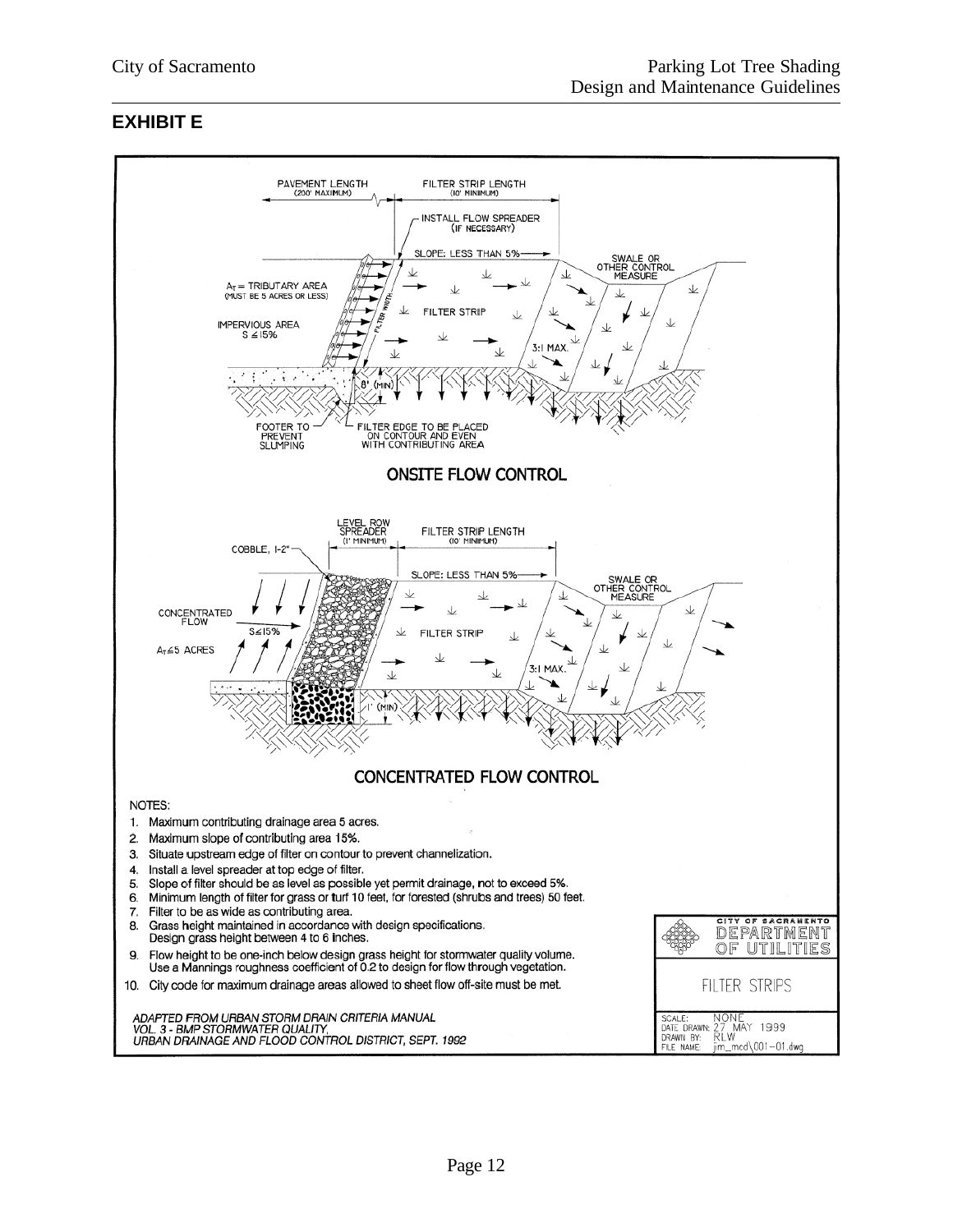## V. **GENERAL SHADING PLAN REQUIREMENTS:**

All projects submitted for building permits must include site grading plans, landscape planting plans and irrigation plans with irrigation calculations. All plans that include parking must also include a shade plan. The planting plan may be used as the shade plan provided the trees are drawn to scale at the size indicated on the approved shade list, and shade calculations are included. Plans will not be accepted into the building permit plan check process unless these items are included. Calculations of how these areas meet shade requirements must be shown and all areas and their dimensions used in shading calculations must be shown on the shading and/or landscape planting plan.

All landscape, irrigation and shade plans shall be approved by the City of Sacramento (Landscape Architect) or authorized representative. This approval occurs as part of the building permit plan check process.

#### **All plan submittals must include the following information:**

- 1. Name and address of project, assessor's parcel number(s) and locator/vicinity map
- 2. Property lines and easements (Project limits if other than property lines)
- 3. All site dimensions (This includes planters, parking layout, walks, building distances, covered parking areas, etc. Planter dimensions must be indicated on the inside of the face of curb).
- 4. Adjoining property use(s) and existing building setbacks
- 5. Structures (existing and proposed)
- 6. Walls and fences
- 7. Roads, walks, curbs and wheelstops
- 8. Mowing strips and header boards
- 9. Drop inlets, catch basins, maintenance holes, power poles, etc.
- 10.Mounds, banks and swales
- 11.Location of lighting fixtures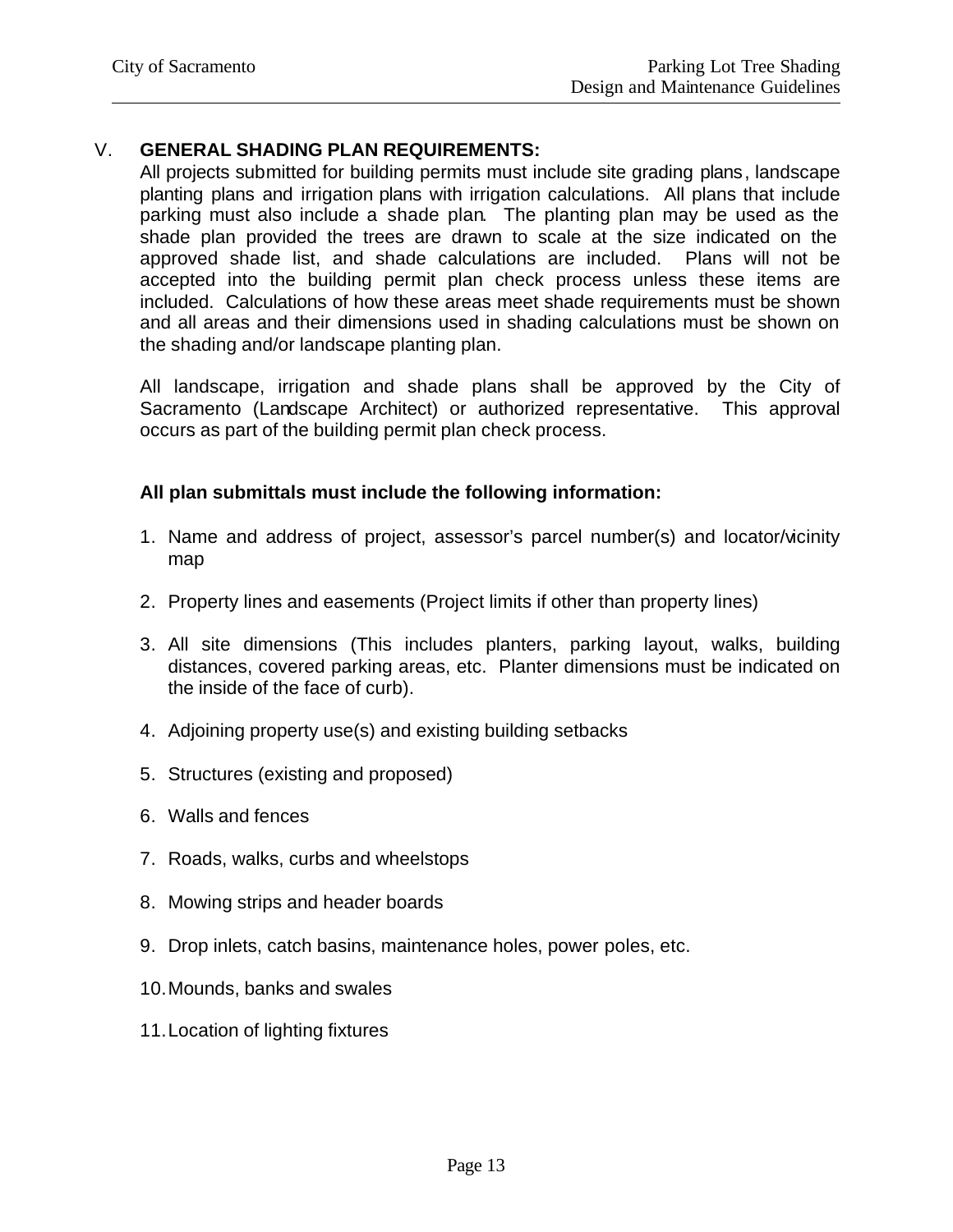# **Each sheet must include the following information:**

- 1. Sheet number and title
- 2. Scale of drawing
- 3. North arrow
- 4. Date drawn
- 5. Date of revision (Each revision must be submitted with clouds, deltas and dates).
- 6. Tree legends, plant legends, and/or shade calculations where appropriate
- 7. Appropriate stamp and signature

#### **A. Irrigation Plans:**

- 1. Sprinkler spacing shall not exceed the manufacturer's recommendation.
- 2. Include irrigation legend defining all symbols used. For each sprinkler head, provide diameter of throw, GPM, precipitation rate and type of head. Denote any other pertinent information such as low angle spray, adjustable spray, diameter, etc.
- 3. Irrigation system should be designed to meet the City standard pressure flow of 40 psi.
- 4. Provide backflow prevention device in accordance with the list of approved devices published by the University of California Foundation of Hydraulic Research and Cross-Connection Control. This list is on file in the Building Inspections Division, Commercial Permits counter.
- 5. Install all valves with threaded unions for easy replacement.
- 6. Provide controller with at least two (2) programs and at least three (3) start times per station.
- 7. Provide an irrigation schedule.
- 8. Provide shut-off valve at point-of-connection.
- 9. Show locations of all irrigation components and points of connection. Include symbols for each component in a legend (i.e., quick couplers, hose bib and washer boxes).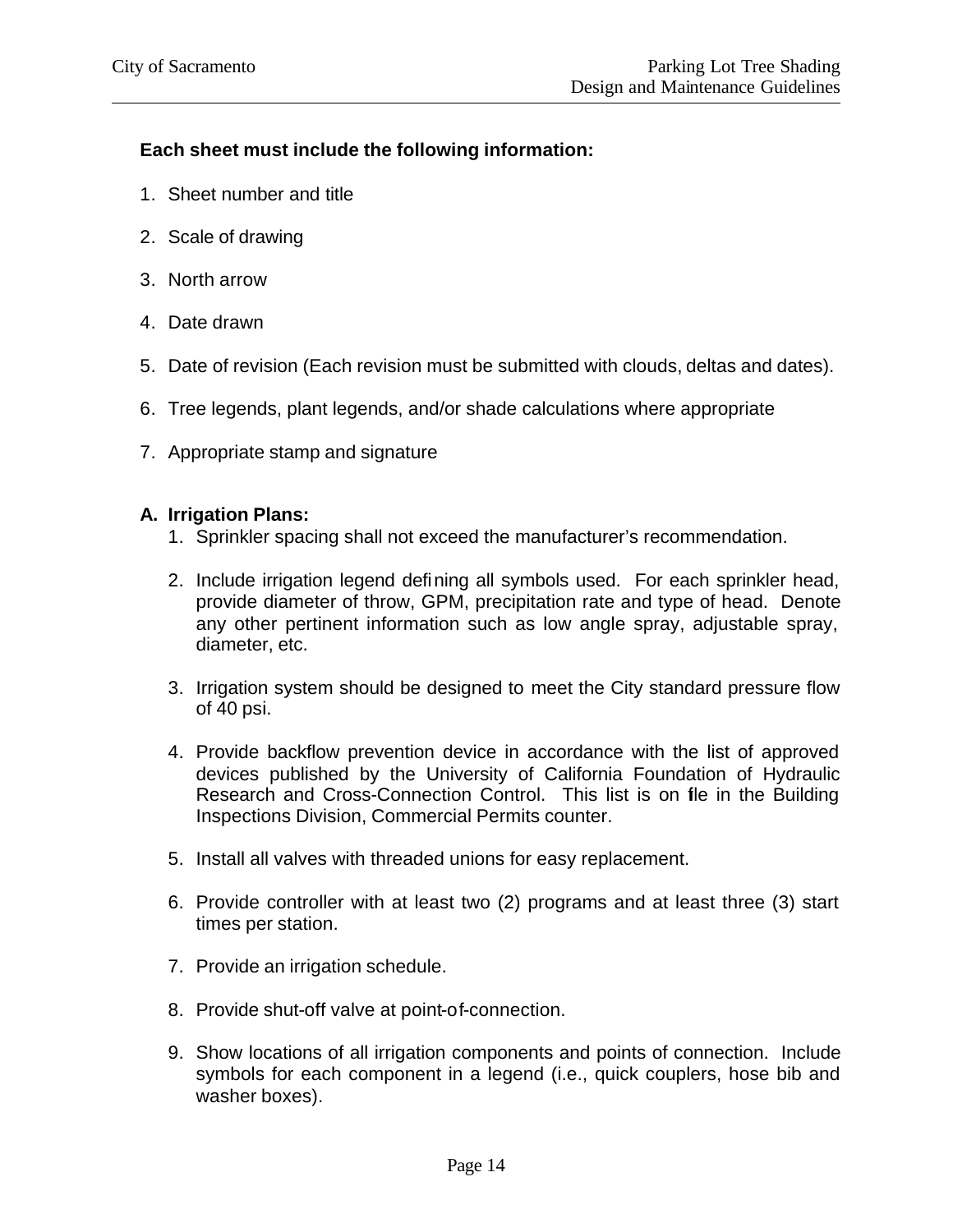- 10.Indicate all main and lateral line sizes. Include class or schedule.
- 11.Provide Maximum Applied Water Allowance (MAWA) calculations.
- 12.No sprinklers on risers shall be installed next to walks, streets and/or pavement. Sprinklers in hazardous locations shall be flush mounted or only high-pop models mounted on single or double swing joints are to be used.
- 13.Irrigation systems shall comply with the City Water Conservation Ordinance.

#### **B. Landscape Plans:**

- 1. Identify any existing tree species, street trees, or covered parking on site for consideration in shade credit calculations.
- 2. Show location and size of all existing trees and identify those that are to be removed. Existing trees shall be preserved whenever possible and shall be given shading credit, if applicable. No tree over two (2) feet in diameter at breast height shall be removed without specific approval of the City Arborist. A tree removal permit is required for City street trees and heritage trees.
- 3. Planters in parking lots shall be protected with minimum six (6) inch high/wide concrete curbs. Identify type of curb (extruded or poured). If extruded curbing is used, a detail must be provided to clarify planter width available. All reference to planter size is to clear inside soil width, excluding surrounding curbing and asphalt or foundation intrusions (see Exhibit B).
- 4. Show location of all proposed trees and shrubs. All shrubs shall be drawn to reflect the average specimen size at maturity. All shade trees shall be drawn to the size indicated on the Shade Tree List (Appendix A) which shows the specimen size at 15 years of age.
- 5. The soil surface of all planters shall be covered with living groundcover and/or mulch within two (2) years. Exceptions include areas covered with pedestrian pathways and decorative hardscape (i.e. art, archways, arbors, etc.). If mulch is used, spread two (2) inches to six (6) inches of shredded mulch (no wood chips), not to exceed curb or retaining device. Bark mulch is not allowed in a planter area adjacent to a public right-of-way unless six (6) inch curbing is provided.
- 6. Show the types, quantities and sizes of all trees, shrubs and groundcover. Parking lot shade trees shall be a minimum 15 gallon size.
- 7. All plants and trees shall be listed by correct botanical name and common name.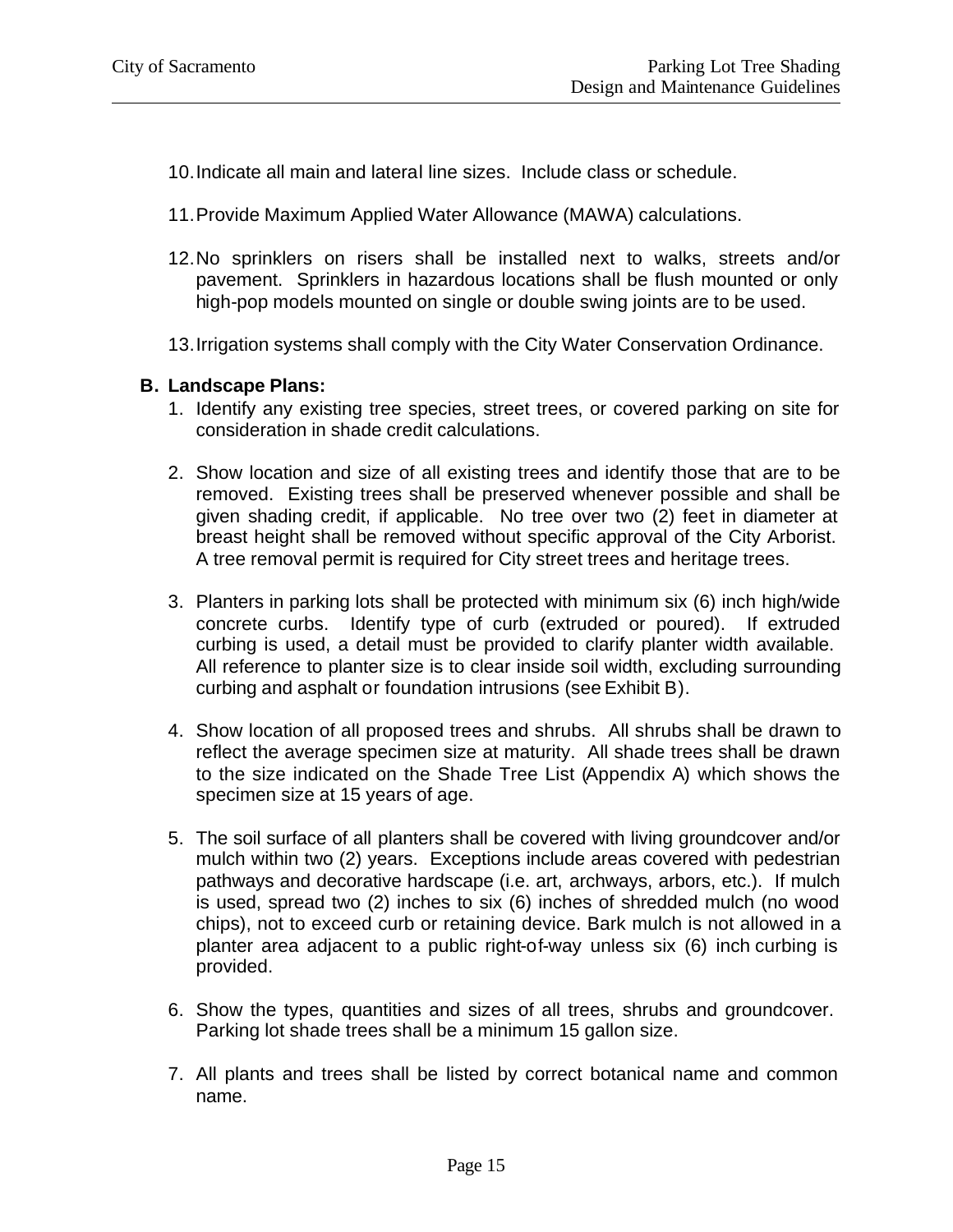- 8. Lawn shall be indicated by common name of species and method of installation (seed, sod or hydromulch). Sloped areas specifically designed for grass shall be sodded or hydromulched.
- 9. All parking lots must be screened from view of City streets by either a three (3) foot high earth berm or shrubbery, or combination of both, that can be easily maintained at thirty (30) inch height. Minimum inside planter width is four (4) feet.
- 10.No tree shall be planted within the sight clearance area of driveways or street/alley intersections. Coniferous trees shall not be planted within five (5) feet of the sight clearance areas.
- 11.Shrubs must be maintained at a 30" maximum height in site clearance areas.
- 12.Provide landscape details (i.e., soil preparation, tree staking, etc.) where appropriate.
- **Note:** W*hen planting under power lines, consider tree height. Use species with a maximum height of 25 feet.*

#### **C. Grading Plans:**

- 1. Grading plans showing drainage of all planting areas and heights of mounds shall be provided. Include contour intervals.
- 2. Mounds and berms shall not have slopes that exceed twenty (20) percent (or 5:1 slope). The toe of any sloping section shall be a minimum of twenty-four (24) inches behind a curb or sidewalk.
- 3. Mounds over 30 inches high shall not be placed in sight clearance areas.

#### **D. Maintenance:**

- 1 Tree trimming and removal permits are required from City of Sacramento Tree Services to prune or remove parking lot shade trees. There is no cost associated with these permits.
- 2. All pruning work shall be completed pursuant to International Society of Arboriculture (ISA) and American National Standards Institute (ANSI) standards.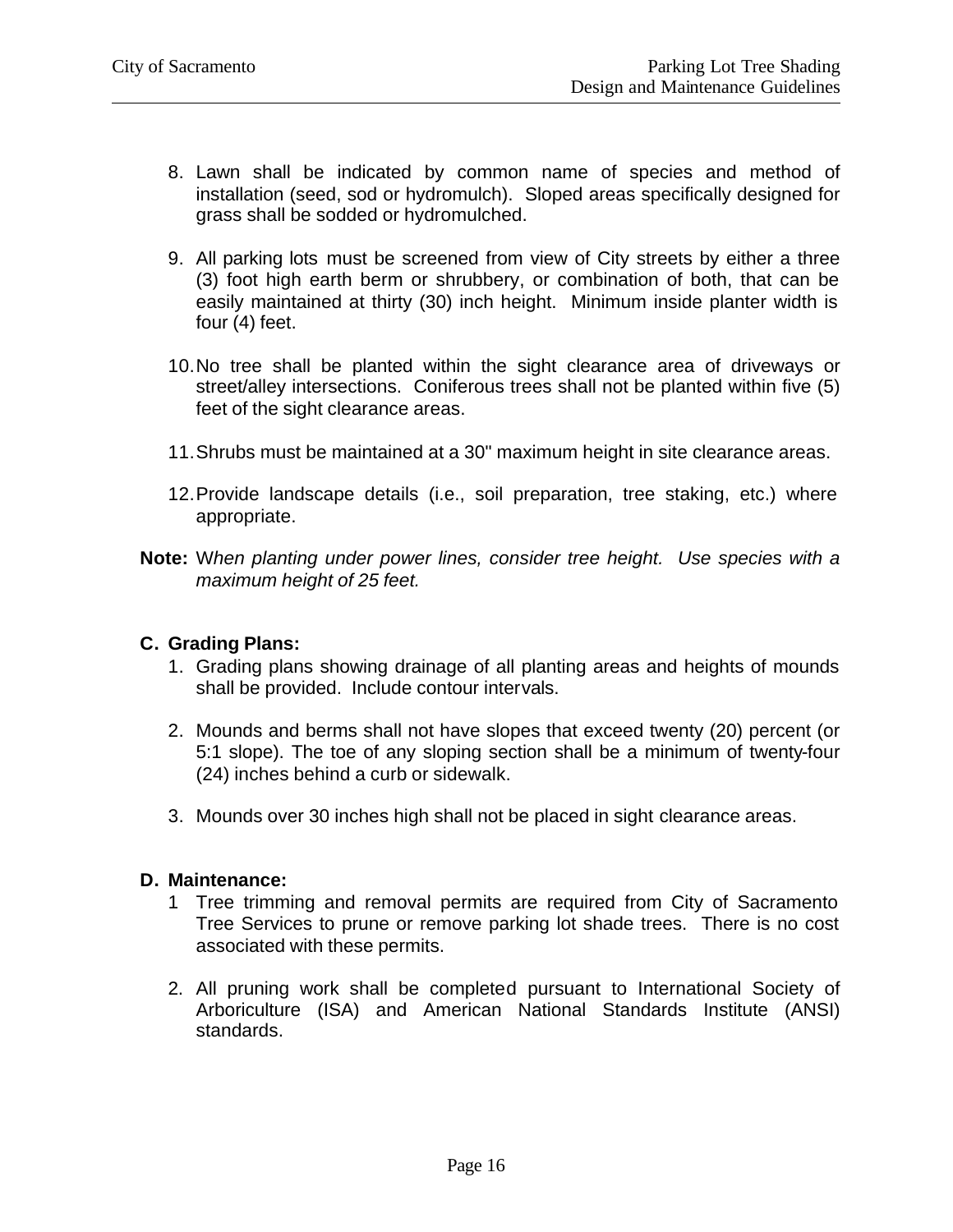3. Removed trees must be replaced. The formula for replacement shall be as follows:

Any required trees or other plantings that die or are improperly maintained shall be replaced with healthy specimens of similar species and size. However, replacement trees shall not be required to exceed 48" box size. Removal and replacement of trees that have caused damage to city sidewalks or other city infrastructure shall be reviewed and approved by the City Arborist prior to tree removal. If the removed tree is greater than 48" boxed tree size, then a 48" box tree shall be planted.

#### **VI. TREES FOR PARKING LOT SHADING:**

The list of trees for parking lot shading, identified in Appendix A, was compiled to aid in species selection. Any trees proposed to be planted that are not on the list must receive approval from the City Landscape Architect or the City Arborist. Such requests must be submitted through the City Building Division of the Planning and Building Department.

Selection of the trees listed is based on adaptability to parking lot conditions. The characteristics identified in the tree list are provided to help select a good shade tree. The species listed are not suitable for all situations. Consultation with a nursery representative or landscape architect is desirable before any selections are made. Professional guidance is recommended to assure that optimal design is achieved to meet the needs of each development. Proper planting procedures, optimal spacing distance, soil, water requirements and maintenance programs should be ascertained at the start of the landscape project. It is important to note that proper planting procedures may include digging past the hardpan layer to assure deeper and proper growth.

All other energy conservation ordinances, resolutions and measures are available from the Planning and Building Department. Building permit plan approval will be based on these guidelines.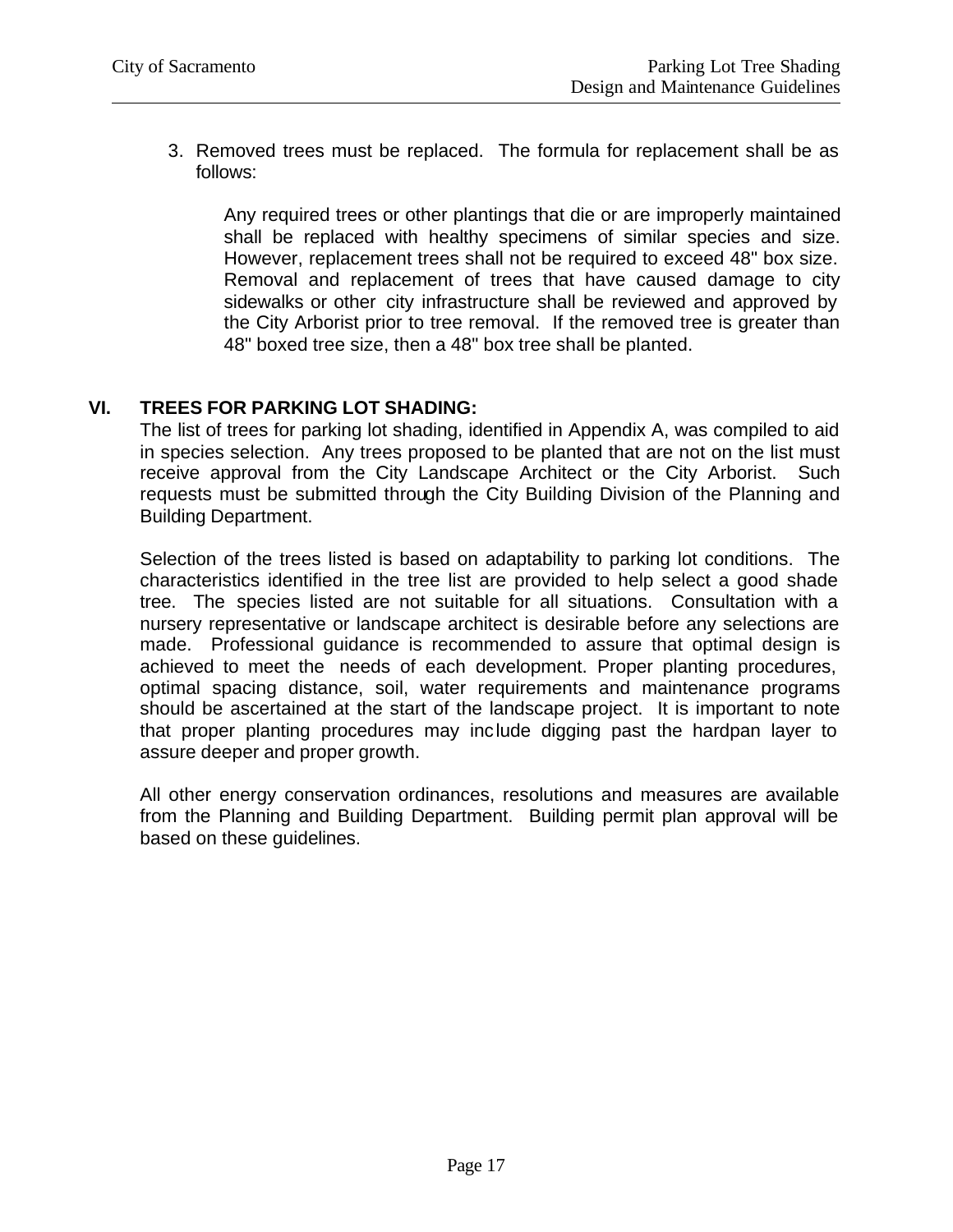# **APPENDIX A**

# **Tree List**

#### **35' DIAMETER TREES**

Shading Calculations:  $100\% = 962$  SQ. FT.  $75\% = 722$  SQ. FT  $50\% = 481$  SQ. FT.  $25\% = 240$  SQ. FT

| <b>Botanical Name</b><br><b>COMMON NAME</b>                                                          | <b>Minimum</b><br><b>Planter</b><br><b>Width</b> | <b>Height</b><br><u>To:</u> | Growth   | <b>Roots</b>     | <b>Remarks</b>                                                                |
|------------------------------------------------------------------------------------------------------|--------------------------------------------------|-----------------------------|----------|------------------|-------------------------------------------------------------------------------|
| Celtis australis<br><b>EUROPEAN HACKBERRY</b>                                                        | 6'                                               | 50'                         | Moderate | Deep             | Deciduous, mod.<br>irrigation, fruit                                          |
| Fraxinus americana<br>'Autumn Purple', 'Chicago<br>Regal'<br><b>WHITE ASH</b>                        | 6'                                               | 40'                         | Fast     | Shallow          | Deciduous,<br>fall color, some<br>insect & disease damage<br>Mod. irrigation  |
| Fraxinus pennsylvanica<br>'Patmore', 'Leprechaun',<br>'Centerpoint'<br><b>GREEN ASH</b>              | 6'                                               | 40'                         | Fast     | Shallow          | Deciduous,<br>some insect and<br>disease damage                               |
| Fraxinus uhdei<br><b>EVERGREEN ASH</b>                                                               | 6'                                               | 40'                         | Fast     | Medium           | Evergreen, prone<br>to insect and disease<br>damage                           |
| Platanus acerifolia<br>'Yarwood', 'Bloodgood',<br>x hispanica 'Columbia'<br><b>LONDON PLANE TREE</b> | 6'                                               | 70'                         | Fast     | Shallow          | Deciduous, red<br>spider, powdery<br>mildew,<br>anthracnose,<br>smog tolerant |
| *Platanus racemosa<br><b>CALIFORNIA SYCAMORE</b>                                                     | 6'                                               | 60'                         | Moderate | Medium           | Deciduous, red<br>spider, powdery<br>mildew, anthracnose                      |
| *Quercus agrifolia<br><b>COAST LIVE OAK</b>                                                          | 6'                                               | 40'                         | Moderate | Deep &<br>greedy | Evergreen, drought<br>tolerant                                                |
| Quercus coccinea<br><b>SCARLET OAK</b>                                                               | 6'                                               | 60'                         | Fast     | Deep             | Deciduous                                                                     |
| Quercus ilex<br><b>HOLLY OAK</b>                                                                     | 6'                                               | 50'                         | Moderate | Deep             | Evergreen, has<br>caterpillars, drought<br>tolerant                           |
| *Quercus lobata<br><b>VALLEY OAK</b>                                                                 | 6'                                               | 60'                         | Moderate | Deep             | Deciduous, litters                                                            |
| Quercus macrocarpa<br><b>BUR OAK</b>                                                                 | 6'                                               | 50'                         | Moderate | Deep             | Deciduous, litters                                                            |
| Quercus robur                                                                                        | $6^{\prime}$                                     | 50'                         | Moderate | Deep             | Deciduous, litters                                                            |

\*California native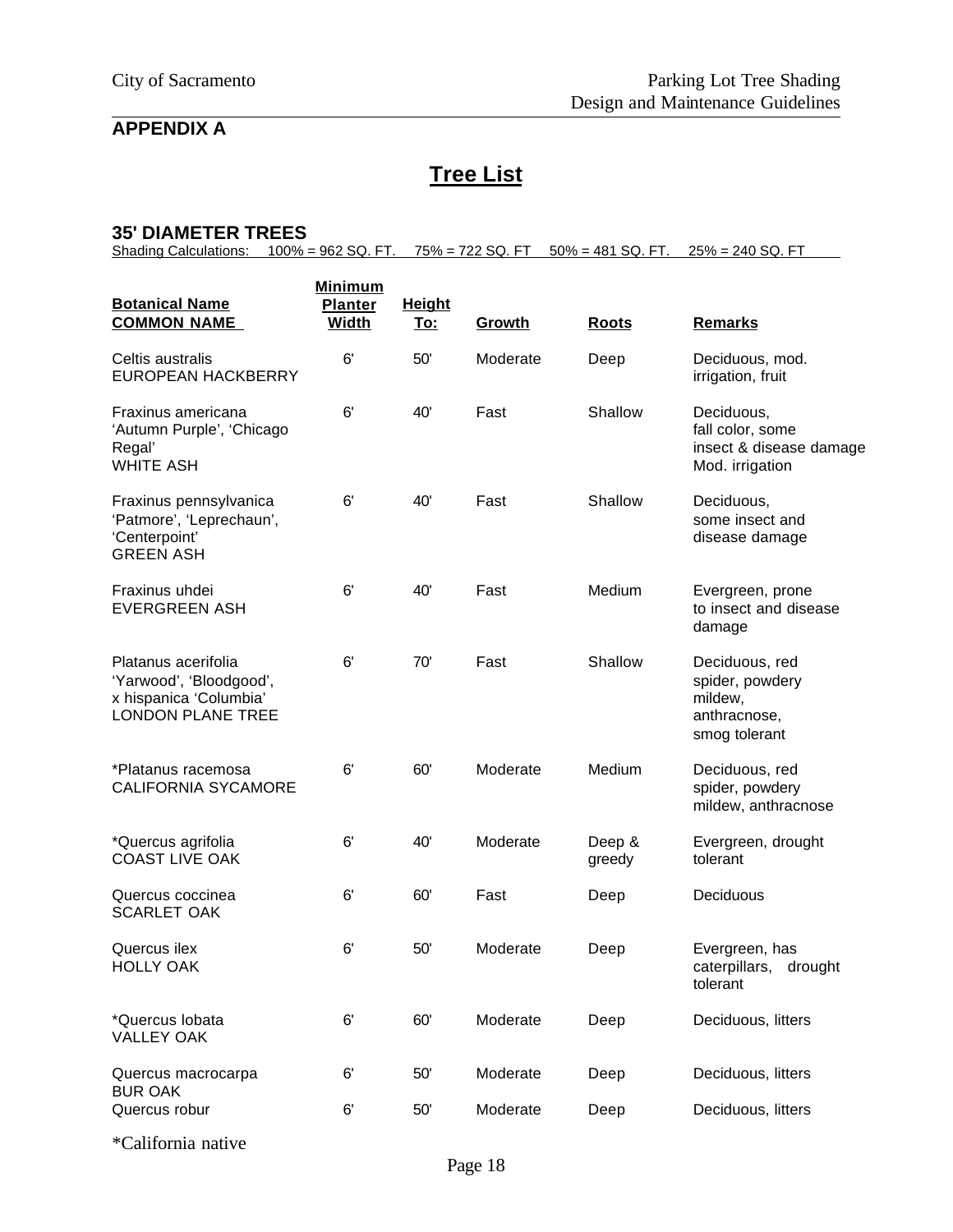#### ENGLISH OAK

| Quercus rubra<br>RED OAK                | 6' | 60' | Moderate            | Deep | Deciduous, avoid<br>clay soils   |
|-----------------------------------------|----|-----|---------------------|------|----------------------------------|
| Quercus suber<br><b>CORK OAK</b>        | 6' | 70' | Moderate            | Deep | Evergreen, drought<br>tolerant   |
| Quercus virginiana<br>SOUTHERN LIVE OAK | 6' | 60  | Moderate<br>to Fast | Deep | Evergreen,<br>tolerates moisture |

# **30' DIAMETER TREES**

Shading Calculations: 100% = 706 SQ. FT. 75% = 530 SQ. FT. 50% = 354 SQ. FT. 25% = 177 SQ. FT.

| <b>Botanical Name</b><br><b>COMMON NAME</b>                                                           | <b>Minimum</b><br><b>Planter</b><br>Width | <b>Height</b><br>To: | Growth           | <b>Roots</b> | <b>Remarks</b>                                                                        |
|-------------------------------------------------------------------------------------------------------|-------------------------------------------|----------------------|------------------|--------------|---------------------------------------------------------------------------------------|
| Acer fremanii 'Autumn Blaze'<br><b>AUTUMN BLAZE MAPLE</b>                                             | 6'                                        | 50'                  | Moderate         | Deep         | Deciduous, fall<br>color, mod. irrigation                                             |
| Acer platanoides 'Crimson<br>Sentry'<br><b>CRIMSON SENTRY MAPLE</b>                                   | 6'                                        | 40'                  | Moderate         | Shallow      | Deciduous, fall<br>color                                                              |
| Acer rubrum 'October Glory'<br>OCTOBER GLORY RED MAPLE                                                | 6'                                        | 50'                  | Moderate         | Medium       | Deciduous, deep<br>watering to keep<br>roots down                                     |
| Eucalyptus microtheca<br>Coolibah                                                                     | 6'                                        | 40'                  | Fast             | Medium       | Drought and soil<br>tolerant                                                          |
| Ginkgo biloba<br><b>MAIDENHAIR TREE</b>                                                               | 6'                                        | 40'                  | Slow             | Deep         | Deciduous, gawky<br>when young, use<br>male tree only                                 |
| Koelreuteria paniculata,<br>bipinnata, elegans<br><b>GOLDENRAIN, CHINESE</b><br>FLAME, FORMOSAN FLAME | 6'                                        | 35'                  | Slow<br>Moderate | Deep         | Deciduous, mod.<br>irrigation, flowers,<br>litters                                    |
| Magnolia grandiflora<br><b>SOUTHERN MAGNOLIA</b>                                                      | 6'                                        | 50'                  | Slow             | Deep         | Evergreen, litters,<br>Moist, well drained,<br>slightly acid soil                     |
| Pinus patula<br><b>JELECOTE PINE</b>                                                                  | 6'                                        | 30'                  | Fast             | Medium       | Evergreen,<br>drought tolerant                                                        |
| Pistacia chinensis<br><b>CHINESE PISTACHE</b>                                                         | 6'                                        | 50'                  | Moderate         | Deep         | Deciduous,<br>drought tolerant, fall<br>color,<br>young<br>tree<br>lopsided and gawky |
| Quercus frainetto<br>'Forest Green'                                                                   | 6'                                        | 50'                  | Fast             | Deep         | Deciduous, drought<br>tolerant, acorns                                                |
|                                                                                                       |                                           |                      |                  |              |                                                                                       |

\*California native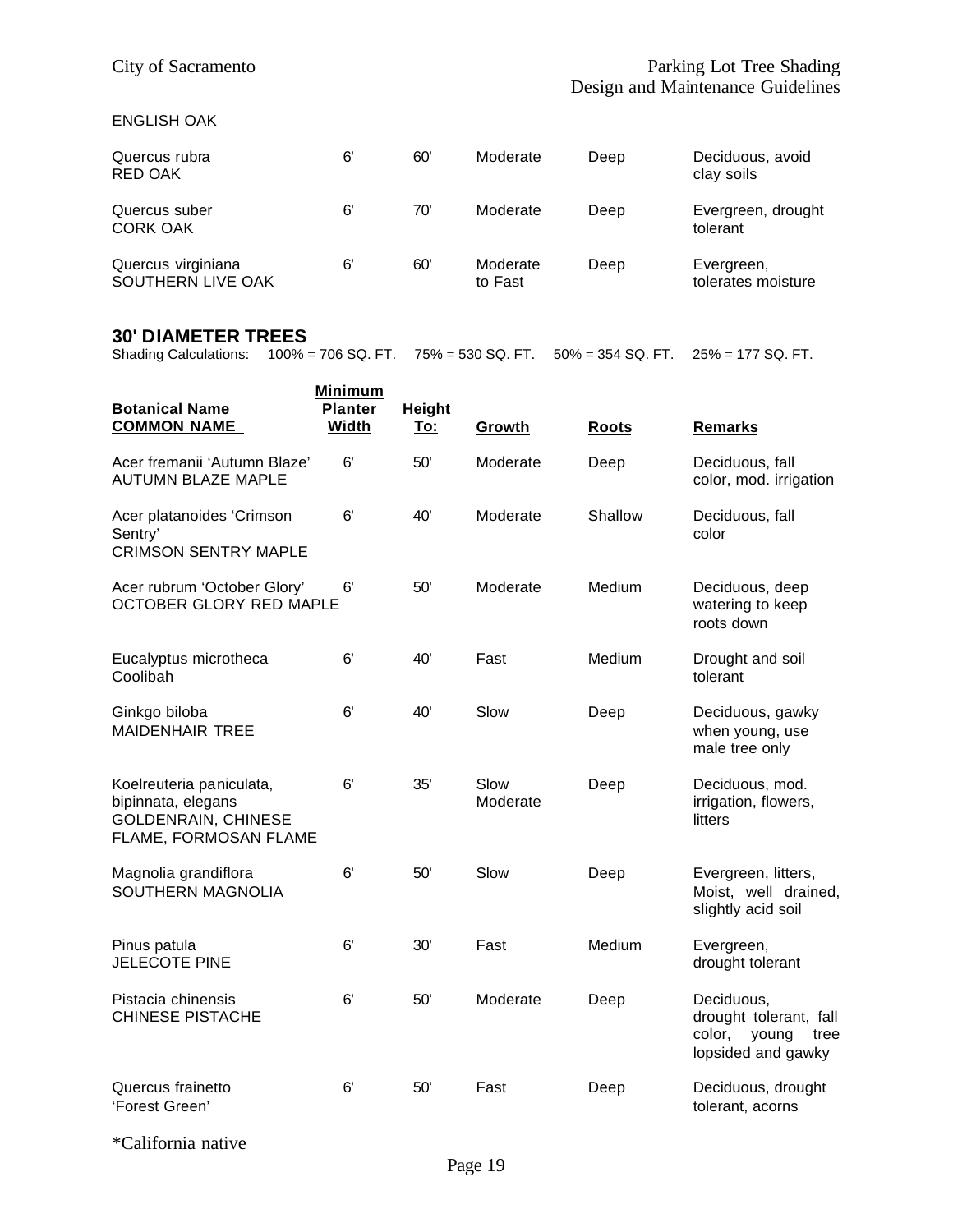#### FOREST GREEN OAK

| Quercus shumardii<br><b>SHUMARD RED OAK</b>                        | 6' | 70' | Moderate            | Medium | Deciduous, more<br>drought tolerant than<br>other red oaks |
|--------------------------------------------------------------------|----|-----|---------------------|--------|------------------------------------------------------------|
| Taxodium distichum<br><b>BALD CYPRESS</b>                          | 6' | 50' | Moderate            | Deep   | Deciduous, mod.<br>irrigation                              |
| Tilia americana<br><b>AMERICAN LINDEN</b>                          | 6' | 50' | Slow to<br>Moderate | Deep   | Deciduous, deep<br>rich soil, plenty of<br>water, aphids   |
| Tilia cordata<br><b>LITTLE LEAF LINDEN</b>                         | 6' | 40' | Slow to<br>Moderate | Deep   | Deciduous, aphids                                          |
| Ulmus 'Frontier', 'Prospector'<br>FRONTIER, PROSPECTOR ELM         | 6' | 40' | Fast                | Medium | Deciduous,<br>mod. irrigation,<br>Disease resistant        |
| Ulmus parvifolia 'Athena', 'Allee '6'<br>ATHENA, ALLEE CHINESE ELM |    | 40' | Fast                | Medium | Deciduous,<br>mod. irrigation,<br>Frequent pruning         |
| Zelkova serrata 'Green Vase'<br><b>GREEN VASE ZELKOVA</b>          | 6' | 50' | Moderate            | Medium | Deciduous, drought<br>tolerant                             |

#### **25' DIAMETER TREES**

Shading Calculations: 100% = 491 SQ. FT. 75% = 368 SQ. FT. 50% = 246 SQ. FT. 25% = 123 SQ. FT.

| <b>Botanical Name</b><br><b>COMMON NAME</b>                                     | <b>Minimum</b><br><b>Planter</b><br>Width | <b>Height</b><br><u>To:</u> | Growth              | <b>Roots</b>  | <b>Remarks</b>                                              |
|---------------------------------------------------------------------------------|-------------------------------------------|-----------------------------|---------------------|---------------|-------------------------------------------------------------|
| Carpinus betulus<br>EUROPEAN HORNBEAN                                           | 6'                                        | 40'                         | Moderate            | <b>Medium</b> | Deciduous, densely<br>pyramidal, availabil-<br>ity problems |
| Laurus nobilis<br><b>SWEET BAY</b>                                              | 6'                                        | 30'                         | Slow                | Deep          | Evergreen, good<br>drainage, drought<br>tolerant            |
| Nyssa sylvatica<br>TUPELO OR SOUR GUM                                           | 6'                                        | 40'                         | Slow                | Deep          | Deciduous, fall color<br>tolerate poor drain-<br>age        |
| Pyrus calleryana 'Trinity',<br>'Chanticleer', 'Redspire'<br><b>CALLERY PEAR</b> | 6'                                        | 40'                         | Moderate to<br>Fast | Medium        | Deciduous,<br>flowers                                       |
| *Umbellularia californica<br><b>CALIFORNIA BAY</b>                              | $4 - 6'$                                  | 25'                         | Slow                | Medium        | Evergreen, drought<br>tolerant, deep soil                   |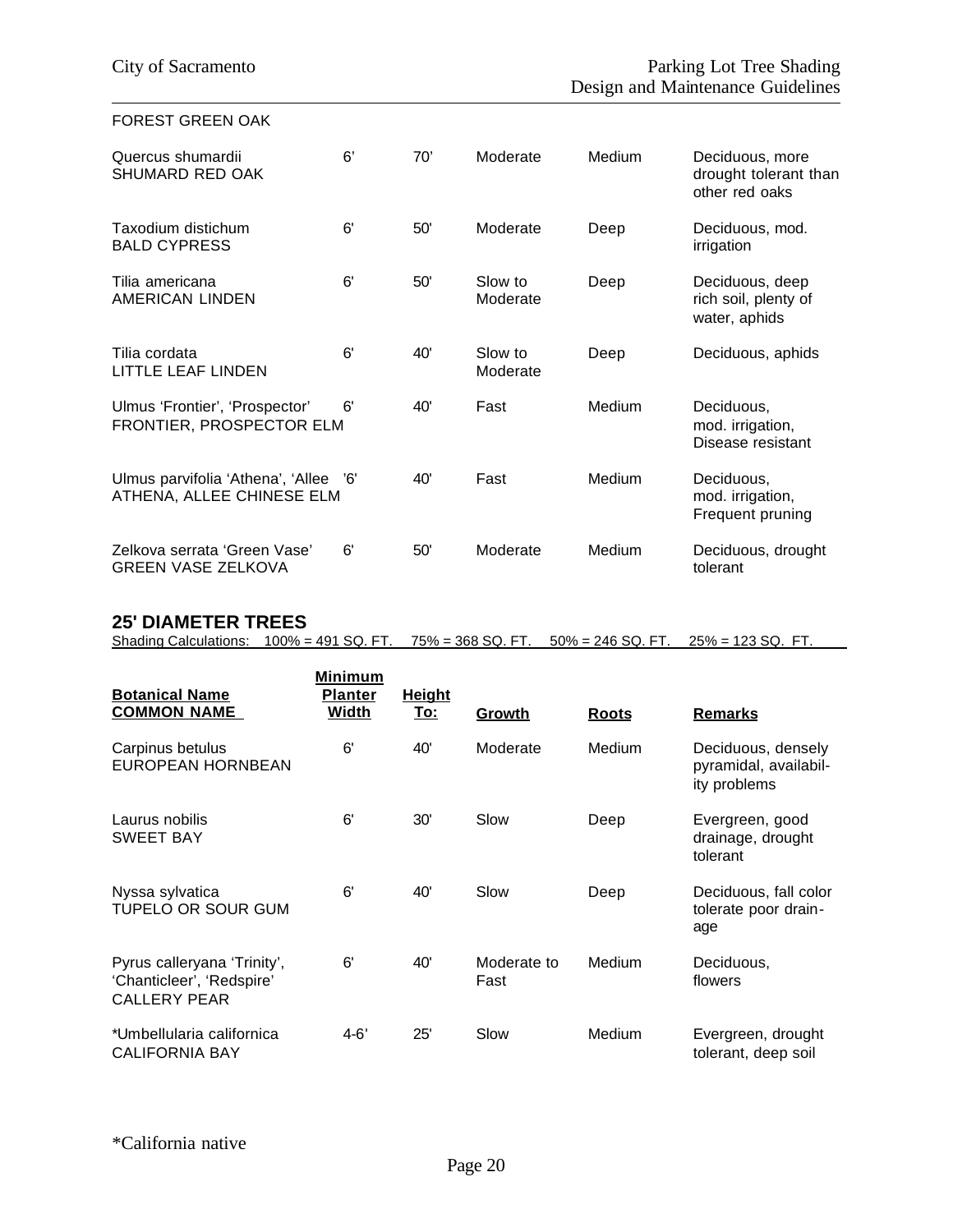#### **20' DIAMETER TREES**

Shading Calculations: 100% = 314 SQ. FT. 75% = 236 SQ. FT. 50% = 157 SQ. FT. 25% = 79 SQ. FT.

| <b>Botanical Name</b><br><b>COMMON NAME</b>                                                           | <b>Minimum</b><br><b>Planter</b><br><b>Width</b> | <b>Height</b><br><u>To:</u> | Growth   | <b>Roots</b> | <b>Remarks</b>                                            |
|-------------------------------------------------------------------------------------------------------|--------------------------------------------------|-----------------------------|----------|--------------|-----------------------------------------------------------|
| Acer buergerianum<br><b>TRIDENT MAPLE</b>                                                             | 6'                                               | 25'                         | Moderate | Shallow      | Deciduous                                                 |
| Acer campestre<br><b>HEDGE MAPLE</b>                                                                  | 6'                                               | 30'                         | Slow     | Shallow      | Deciduous                                                 |
| Acer palmatum<br><b>JAPANESE MAPLE</b>                                                                | $4 - 6'$                                         | 30'                         | Moderate | Shallow      | Deciduous, fall color,<br>part to full shade              |
| Acer truncatum 'Norwegian Sunset'<br><b>NORWEGIAN SUNSET MAPLE</b>                                    | 6'                                               | 30'                         | Slow     | Deep         | Deciduous,<br>fall color                                  |
| Cercis canadensis<br><b>EASTERN REDBUD</b>                                                            | 4'                                               | 35'                         | Moderate | Medium       | Deciduous,<br>moderate irrigation                         |
| Lagerstroemia indica x<br>L. faurei clones<br><b>CRAPE MYRTLE</b><br>(Catawba, Cherokee, Pecos, etc.) | $4 - 6'$                                         | 25'                         | Slow     | Shallow      | Deciduous,<br>full sun, mildew.<br>summer flowers         |
| Prunus 'Cascade Snow'<br><b>CASCADE SNOW CHERRY</b>                                                   | $4 - 6'$                                         | 20'                         | Moderate | Medium       | Deciduous, white<br>flowers, ample water                  |
| Prunus cerasifera<br>'Krauter Vesuvius',<br><b>CHERRY PLUM</b>                                        | $4 - 6'$                                         | 20'                         | Fast     | Medium       | Deciduous, dark<br>purple leaves, white<br>flowers, fruit |
| Quercus buckleyi<br><b>TEXAS RED OAK</b>                                                              | 6'                                               | 30'                         | Moderate | Deep         | Deciduous, fall<br>Color, drought<br>tolerant             |
| Vitex agnus-castus<br><b>CHASTE TREE</b>                                                              | $4 - 6'$                                         | 20'                         | Fast     | Deep         | Deciduous, drought<br>tolerant, flowers                   |
| Pyrus kawakamii<br><b>EVERGREEN PEAR</b>                                                              | $4 - 6'$                                         | 20'                         | Fast     | Medium       | Deciduous, white<br>flowers,<br>moderate<br>irrigation.   |

**Note**: *Other tree species may be considered on a case-by-case basis, subject to the approval of the City Landscape Architect or City Arborist.*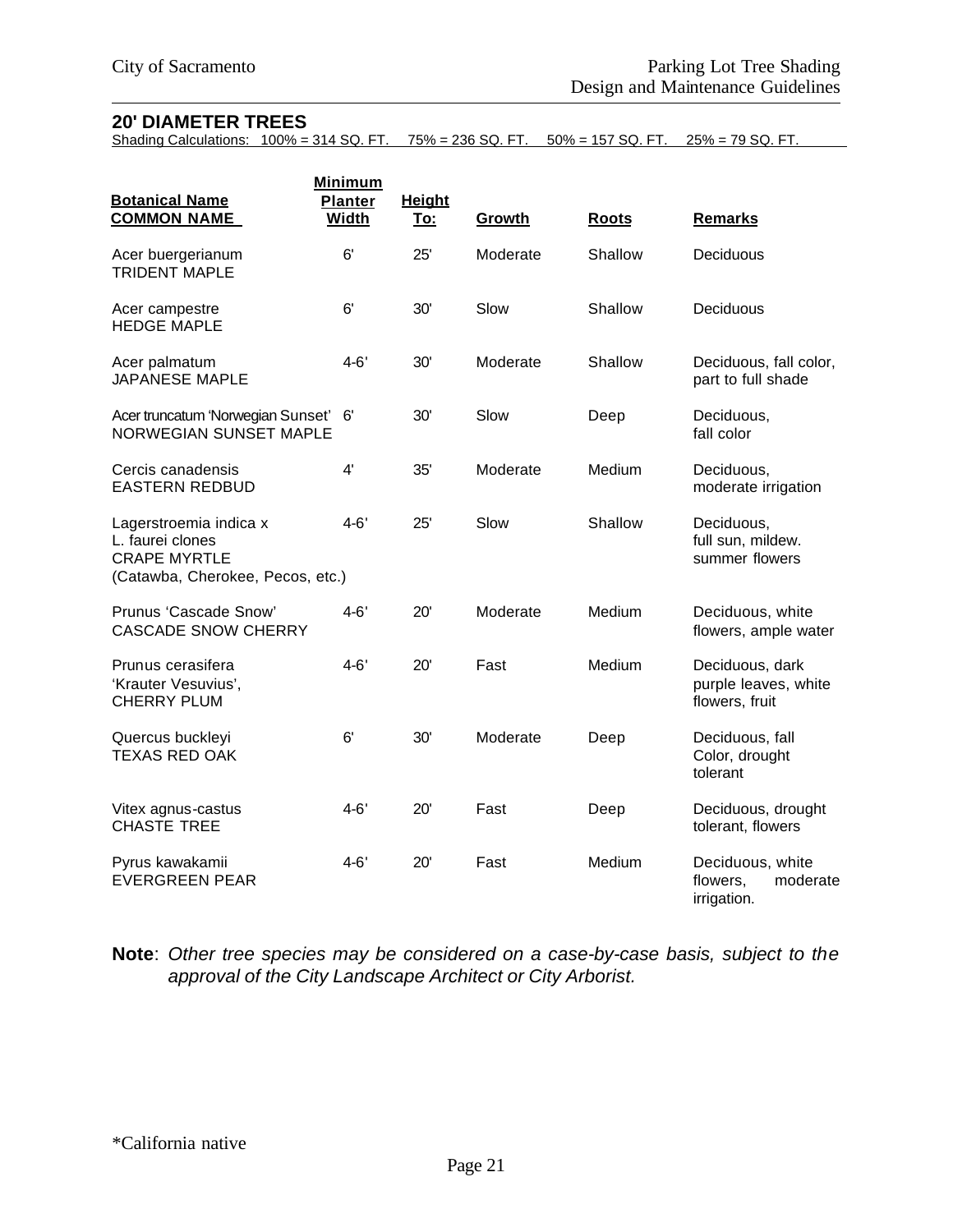# **APPENDIX B**

# **Definitions**

**Amended Soil** - Soil that is brought to the site to enhance plant growth and typically contains approximately 33 percent clay, 33 percent silt and 33 percent sand.

**Clone** - Asexually propagated plants with distinguishing characteristics identical to the parent plant.

**Continuous Planting Island** - Long strips of pervious material that contains trees, shrubs, and ground covers.

**Crown** - The leaves and branches of a tree or shrub; the upper portion of a tree from the lowest branch on the trunk to the top.

**Cultivars** - Seed propagated plants that have certain distinguishing characteristics such as fruitlessness, form and pest/disease resistance.

**Irregular Tree Well** - Tree wells with less than a 6 feet by 6 feet (square) interior dimension.

**Native Top Soil** - Top soil from the construction site. Native soil may not be suitable for growing plants if it has been altered by previous construction.

**Root Barrier** – a tool used to deflect tree roots downward as they grow in order to prevent and mitigate damage to land and hardscapes caused from migrating roots that may uplift streets and sidewalks.

**Rootable Soil Volume** - The volume of soil in and around tree wells and planting islands that tree roots utilize.

**Structural Soil**- Soil mix that is a load bearing matrix of coarse stone aggregate, topsoil, and binding polymer (to bond top soil with aggregate) that can be extended out under asphalt from the tree well to increase rootable soil volume.

**Tree Well** - An isolated planting area for a tree to provide limited soil volume for tree roots and rainfall infiltration.